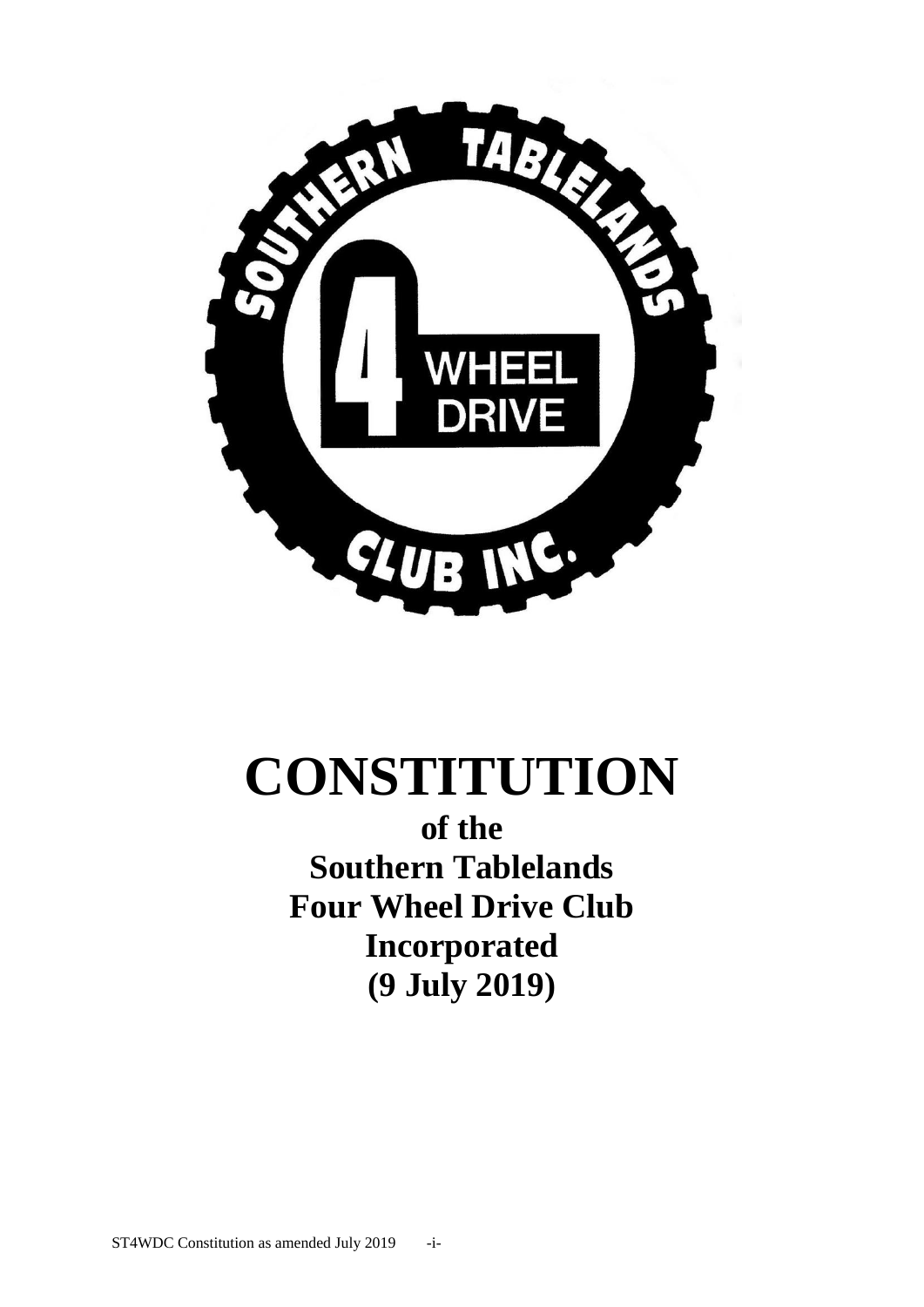## **Foreword**

The Southern Tablelands Four Wheel Drive Club was established on 16 November 1976 and incorporated under the Associations Incorporation Ordinance 1953 as the Southern Tablelands Four Wheel Drive Club Incorporated on the 15th of August 1980 (Certificate of Incorporation A.731).

With effect 1 January 1992 the Associations Incorporation Ordinance 1953 was repealed with Legislative instruments made under this Act that were in force on 1 January 1992 and continued in force under the Associations Incorporation Act 1991.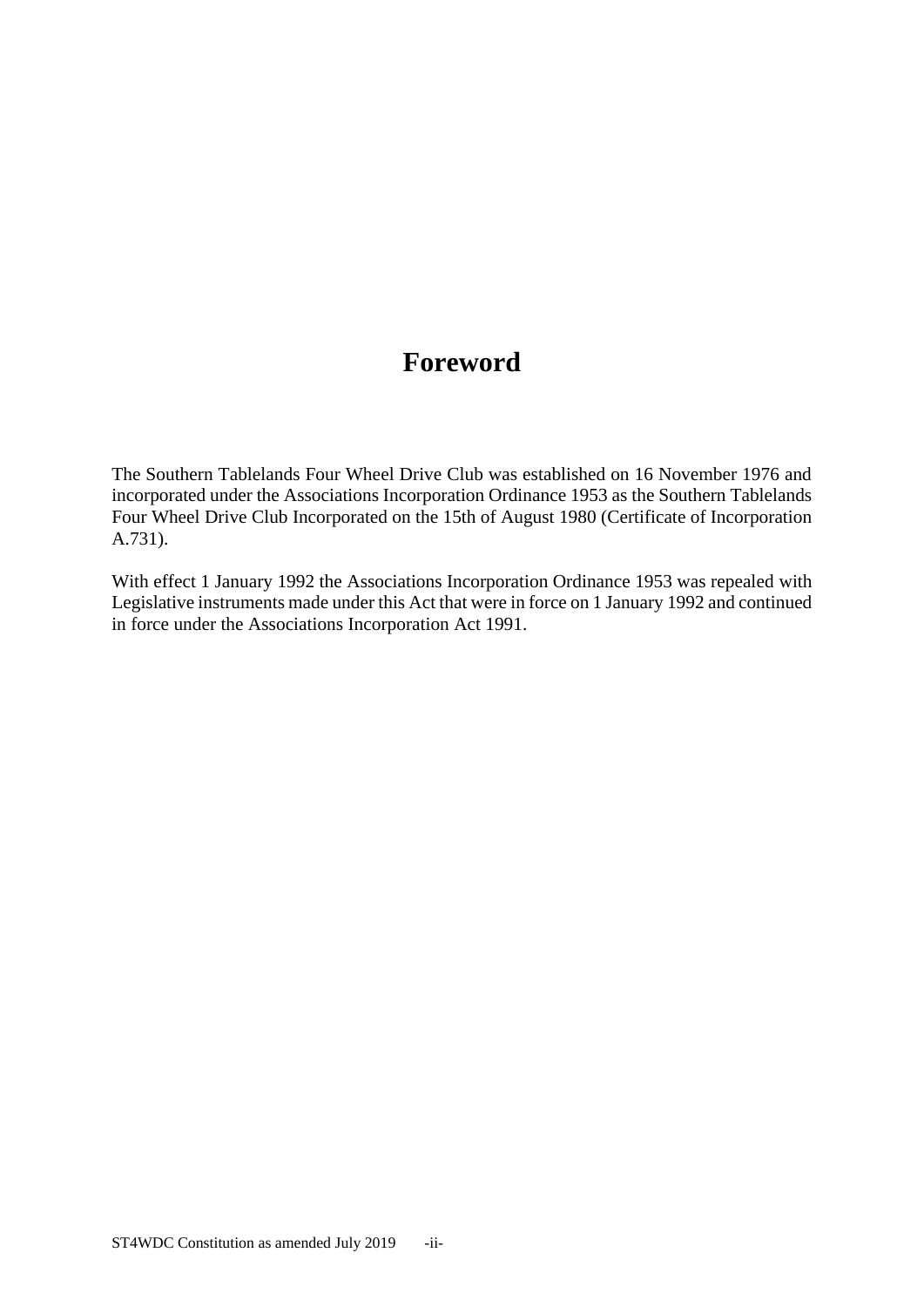## **Table of Contents**

| $1_{\cdot}$ |  |  |  |  |
|-------------|--|--|--|--|
| 2.          |  |  |  |  |
|             |  |  |  |  |
| 3.          |  |  |  |  |
| 4.          |  |  |  |  |
| 5.          |  |  |  |  |
| 6.          |  |  |  |  |
| 7.          |  |  |  |  |
| 8.          |  |  |  |  |
| 9.          |  |  |  |  |
| 10.         |  |  |  |  |
| 11.         |  |  |  |  |
|             |  |  |  |  |
|             |  |  |  |  |
|             |  |  |  |  |
|             |  |  |  |  |
|             |  |  |  |  |
| 16.         |  |  |  |  |
| 17.         |  |  |  |  |
|             |  |  |  |  |
|             |  |  |  |  |
|             |  |  |  |  |
|             |  |  |  |  |
| 21.         |  |  |  |  |
|             |  |  |  |  |
|             |  |  |  |  |
|             |  |  |  |  |
| 24.         |  |  |  |  |
|             |  |  |  |  |
| 26.         |  |  |  |  |
| 27.         |  |  |  |  |
|             |  |  |  |  |
|             |  |  |  |  |
|             |  |  |  |  |
| 31.         |  |  |  |  |
|             |  |  |  |  |
|             |  |  |  |  |
| 33.         |  |  |  |  |
| 34.         |  |  |  |  |
|             |  |  |  |  |
|             |  |  |  |  |
|             |  |  |  |  |
| 37.         |  |  |  |  |
| 38.         |  |  |  |  |
| 39.         |  |  |  |  |
| 40.         |  |  |  |  |
| 41.         |  |  |  |  |
| 42.         |  |  |  |  |
| 43.         |  |  |  |  |
| 44.         |  |  |  |  |
| 45.         |  |  |  |  |
|             |  |  |  |  |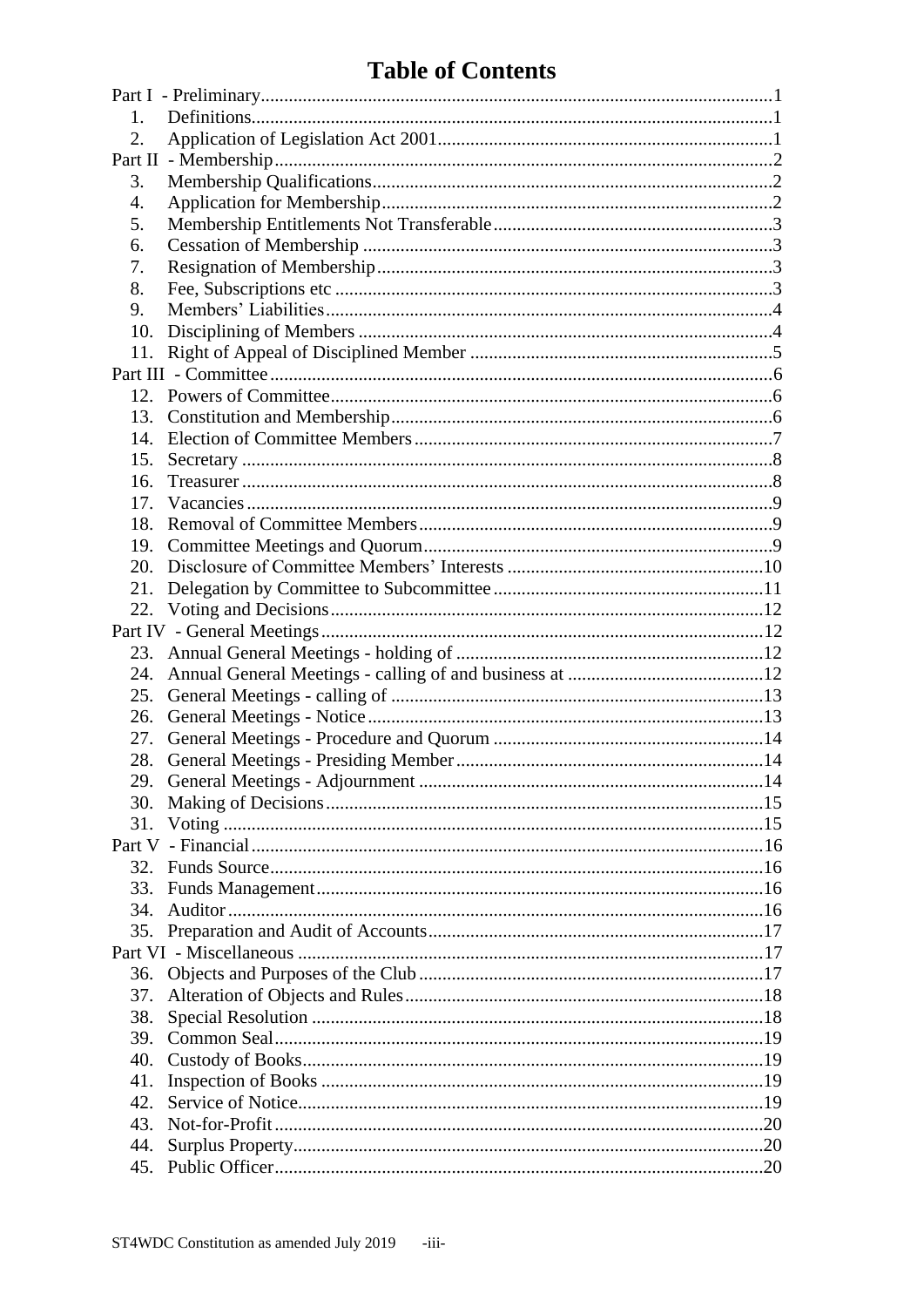## <span id="page-3-0"></span>**Part I - Preliminary**

#### <span id="page-3-1"></span>*1. Definitions*

- (1) In these rules:
	- (a) *Note* A definition applies except so far as the contrary intention appears (see Legislation Act, s 155);
	- (b) *the Act* means the Associations Incorporation Act 1991;
	- (c) *the regulation* means the Associations Incorporation Regulation 1991;
	- (d) *the club* means the Southern Tablelands Four Wheel Drive Club Incorporated, an association incorporated under the Act. The name is often abbreviated to ST4WDC;
	- (e) *financial year* means the year ending on 31 December;
	- (f) *member* means a member, however described, of the Club;
	- (g) *ordinary committee member* means a member of the committee who is not an office-bearer of the club as mentioned in Part III  $-13(2)$ ;
	- (h) *secretary* means the person holding office under these rules as secretary of the club or, if no such person holds that office, the public officer of the club;
	- (i) *in writing* means written communication including by letter, paper-based form, electronic form, fax and email.
	- (j) *notice* or *give notice* means written communication including by letter, paper-based form, electronic form, fax and email, by hand or where otherwise specified, orally.

#### <span id="page-3-2"></span>*2. Application of Legislation Act 2001*

(1) The Legislation Act 2001 applies to these rules in the same way as it would if they were an instrument made under the Act.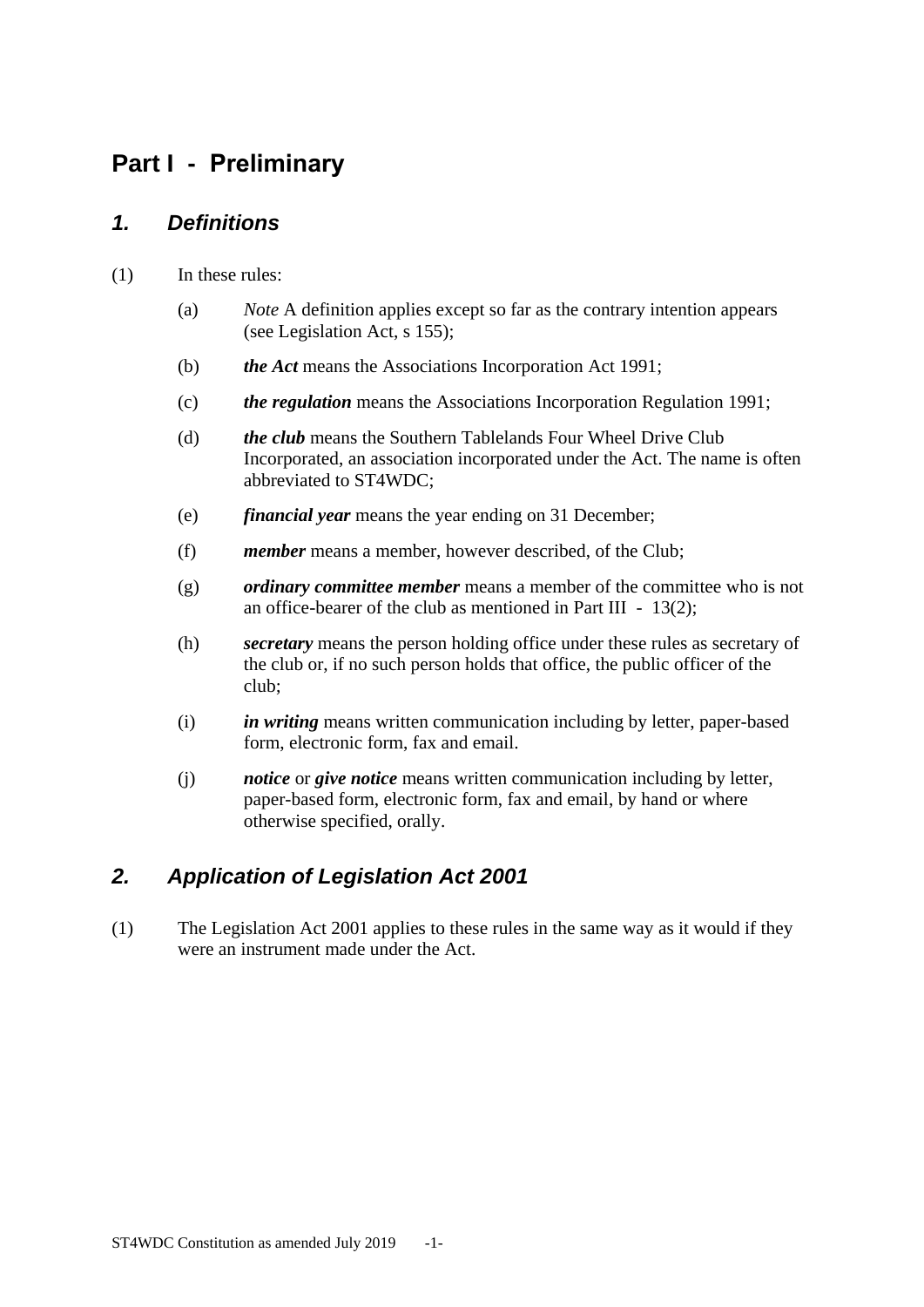## <span id="page-4-0"></span>**Part II - Membership**

#### <span id="page-4-1"></span>*3. Membership Qualifications*

- (1) A person is qualified to be a member if:
	- (a) the person is a person mentioned in the Act, section 21 (2) (a) or (b) and has not ceased to be a member of the club at any time after incorporation of the club under the Act; or
	- (b) the person:
		- (i) has applied for membership in accordance with section [4;](#page-4-2) and
		- (ii) has been approved for membership of the club by the committee of the club.

#### <span id="page-4-2"></span>*4. Application for Membership*

- (1) The committee may refuse any application for membership.
- (2) Applications for membership of the club:
	- (a) must be made in writing in the form specified by the committee; and
	- (b) must be lodged with the secretary of the club or ordinary committee member as delegated by the committee.
- (3) As soon as is practicable after receiving an application for membership, the secretary or ordinary committee member as delegated by the committee must refer the application to the committee which must decide whether to approve or to reject the application.
- (4) If the committee decides to approve an application for membership, the secretary or ordinary committee member as delegated by the committee must as soon as practicable after that decision notify the applicant of that approval and, if not already paid, request the applicant to pay within 28 days after receipt of the notification the sum payable under these rules by a member as the joining fee and the first years annual subscription.
- (5) The secretary or ordinary committee member as delegated by the committee must, on receipt of the amounts mentioned in section [8](#page-5-3) within the period mentioned in that section, enter the applicant's name in the register of members and, on the name being so entered, the applicant becomes a member of the club.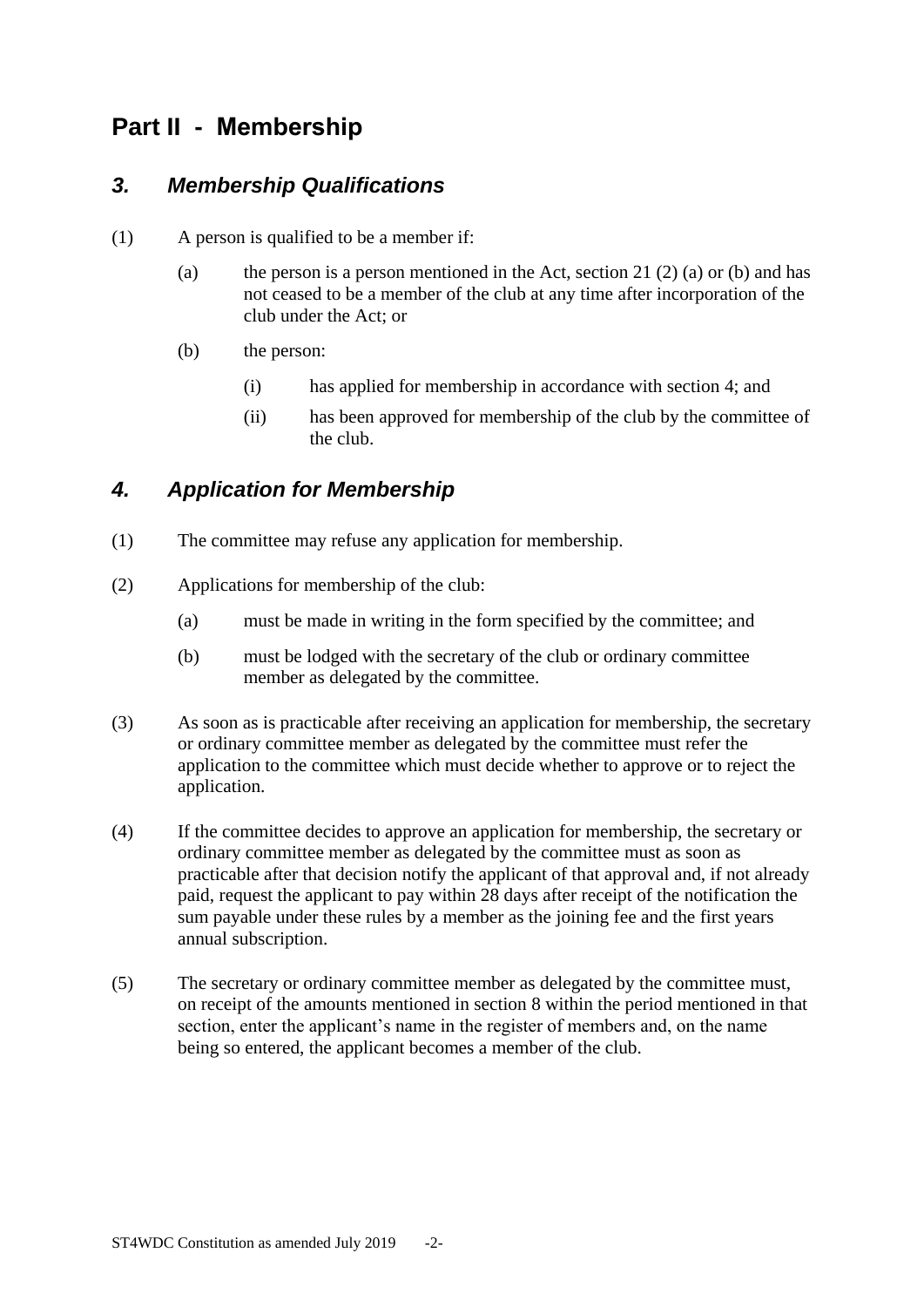#### <span id="page-5-0"></span>*5. Membership Entitlements Not Transferable*

- (1) A right, entitlement or obligation that a person has because of being a member of the club:
	- (a) cannot be transferred or transmitted to another person; and
	- (b) terminates on cessation of the person's membership.

#### <span id="page-5-1"></span>*6. Cessation of Membership*

- (1) A person ceases to be a member of the club if the person:
	- (a) dies or,
	- (b) resigns from membership of the club; or
	- (c) is expelled from the club; or
	- (d) fails to renew membership of the club.

#### <span id="page-5-2"></span>*7. Resignation of Membership*

- (1) A member is not entitled to resign from membership of the club except in accordance with this section.
- (2) A member who has paid all amounts payable by the member to the club may resign from membership of the club by first giving notice (of not less than one month or, if the committee has determined a shorter period, that shorter period) in writing to the secretary, or ordinary committee member as delegated by the committee, of the member's intention to resign and, at the end of the period of notice, the member ceases to be a member.
- (3) If a person ceases to be a member, the secretary, or ordinary committee member as delegated by the committee, must make an appropriate entry in the register of members recording the date the member ceased to be a member.

#### <span id="page-5-3"></span>*8. Fee, Subscriptions etc*

- (1) The fee to join the club is \$1 or, if any other amount has been determined by resolution of the club, that other amount.
- (2) The annual membership fee of the club is \$2 or, if any other amount has been determined by resolution of the club, that other amount.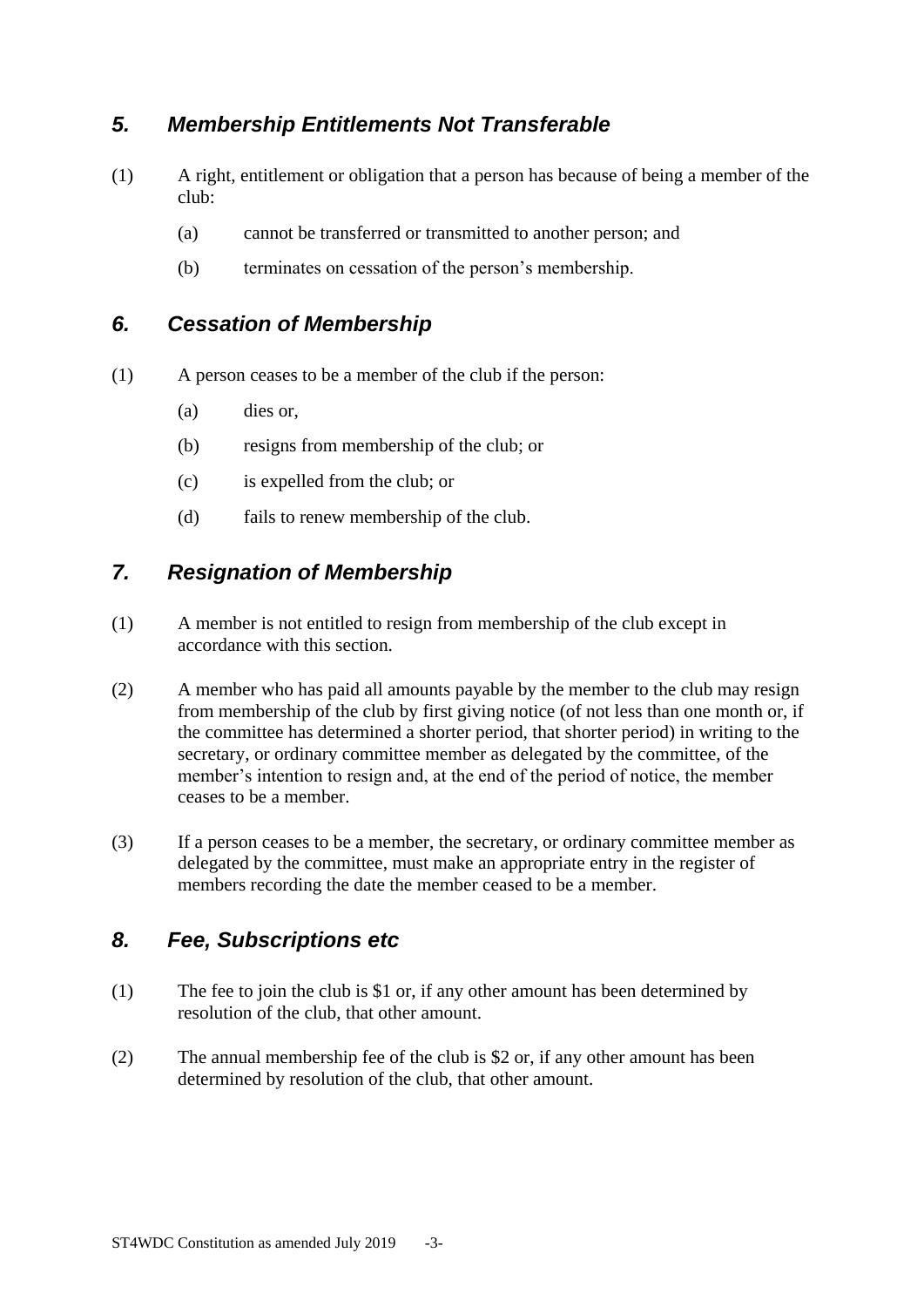- (3) The annual membership fee is payable before:
	- (a) 1 January each year for those members who joined prior to 1 January 2019; or
	- (b) the yearly anniversary of the date on which the membership was approved for those members joining on or after 1 January 2019.
- (4) Changes to the fee structure and fee amounts shall be reviewed by the committee annually and any motion to vary the fee structure or fee amount shall be decided by a 60% majority vote of the committee before any recommendation is made to the members at a subsequent general meeting.
- (5) Changes to the fee structure or fee amount shall be decided by a 60% majority of members voting at a general meeting no later than three months prior to the new fees coming into effect.

#### <span id="page-6-0"></span>*9. Members' Liabilities*

(1) The liability of a member to contribute towards the payment of the debts and liabilities of the club or the costs, charges and expenses of the winding up of the club is limited to the amount (if any) unpaid by the member in relation to membership of the club as required by section [8.](#page-5-3)

#### <span id="page-6-1"></span>*10. Disciplining of Members*

- (1) If the committee is of the opinion that a member:
	- (a) has persistently refused or neglected to comply with a provision of these rules; or
	- (b) has persistently and wilfully acted in a manner prejudicial to the interests of the club;

the committee may, by resolution:

- (i) expel the member from the club; or
- (ii) suspend the member from the rights and entitlements of membership of the club for a specified period that the committee may decide.
- (2) A resolution of the committee under subsection (1) is of no effect unless the committee, at a meeting held not earlier than 14 days and not later than 28 days after service on the member of a notice under subsection (3), confirms the resolution in accordance with this section.
- (3) If the committee passes a resolution under subsection (1), the secretary must, as soon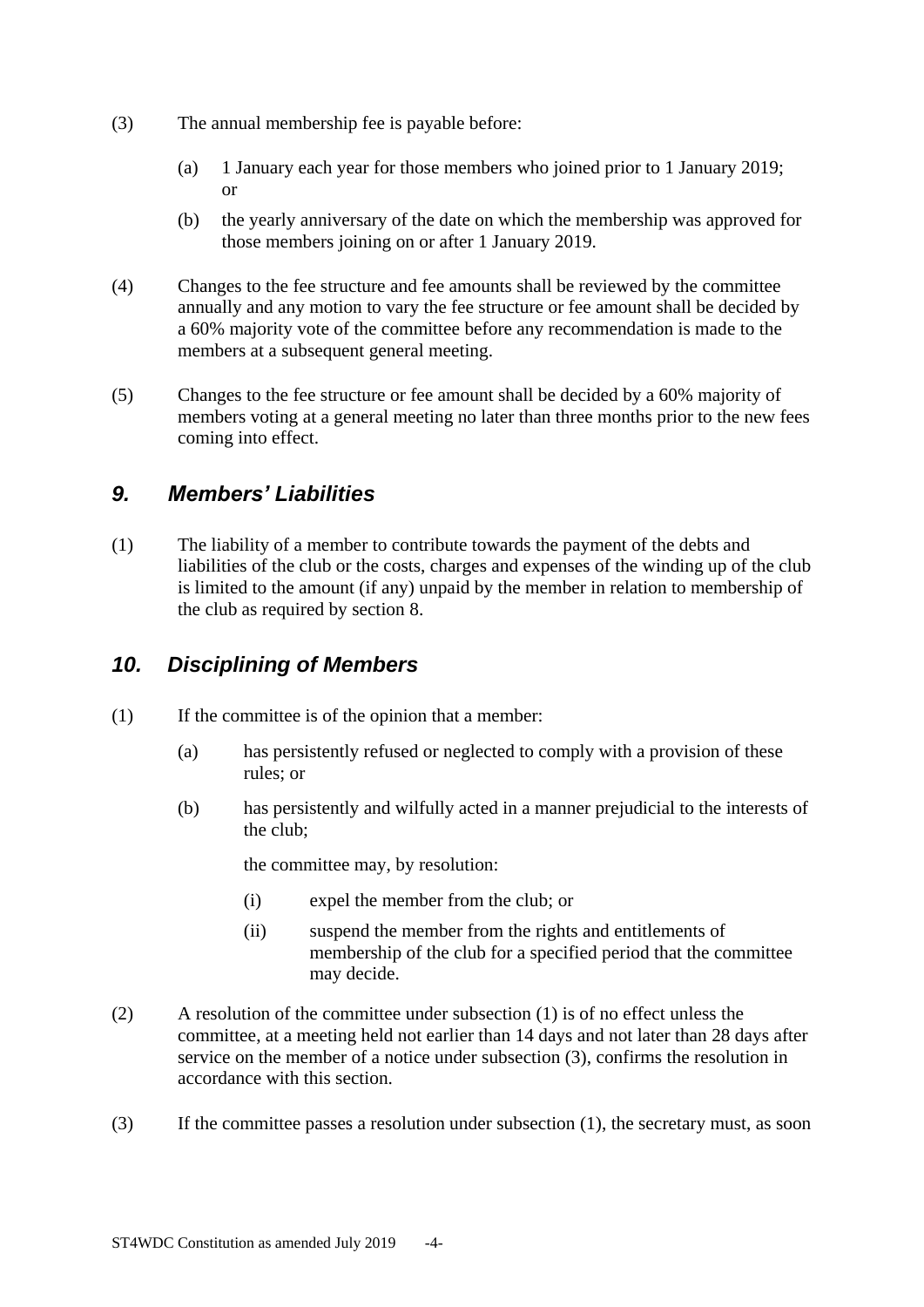as practicable, serve a written notice on the member:

- (a) setting out the resolution of the committee and the grounds on which it is based; and
- (b) stating that the member may address the committee at a meeting to be held not earlier than 14 days and not later than 28 days after service of the notice; and
- (c) stating the date, place and time of that meeting; and
- (d) informing the member that the member may do either or both of the following:
	- (i) attend and speak at that meeting;
	- (ii) submit to the committee at or before the date of that meeting written representations relating to the resolution.
- <span id="page-7-1"></span>(4) Subject to the Act, section 50, at a meeting of the committee mentioned in subsection (2), the committee must:
	- (a) give to the member mentioned in subsection (1) an opportunity to make oral representations; and
	- (b) give due consideration to any written representations submitted to the committee by that member at or before the meeting; and
	- (c) by resolution decide whether to confirm or to revoke the resolution of the committee made under subsection (1).
- (5) If the committee confirms a resolution under subsection [\(4\),](#page-7-1) the secretary must, within seven days after that confirmation, by written notice inform the member of that confirmation and of the member's right of appeal under section 11.
- (6) A resolution confirmed by the committee under subsection [\(4\)](#page-7-1) does not take effect:
	- (a) until the end of the period within which the member is entitled to appeal against the resolution if the member does not exercise the right of appeal within that period; or
	- (b) if within that period the member exercises the right of appeal, unless and until the club confirms the resolution in accordance with section 11(4).

#### <span id="page-7-0"></span>*11. Right of Appeal of Disciplined Member*

(1) A member may appeal to the club in a general meeting against a resolution of the committee that is confirmed under section [10\(4\),](#page-7-1) within seven days after notice of the resolution is served on the member, by lodging with the secretary a notice to that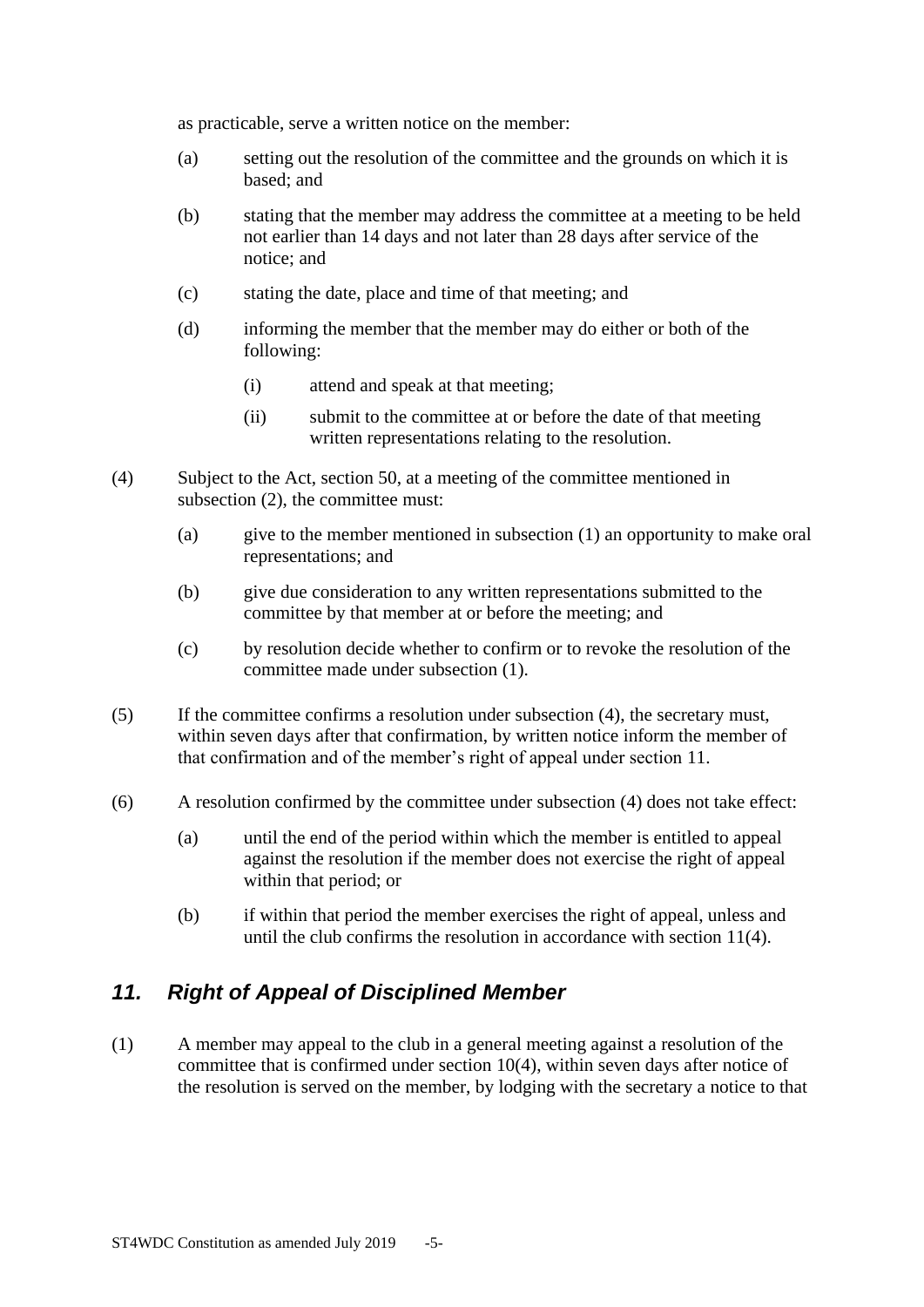effect.

- (2) On receipt of a notice under subsection (1), the secretary must notify the committee which must call a general meeting of the club to be held within 21 days after the date when the secretary received the notice or as soon as possible after that date.
- (3) Subject to the Act, section 50, at a general meeting of the club called under subsection (2):
	- (a) no business other than the question of the appeal may be transacted; and
	- (b) the committee and the member must be given the opportunity to make representations in relation to the appeal orally or in writing, or both; and
	- (c) the members present must vote by secret ballot on the question of whether the resolution made under section [10\(4\)](#page-7-1) should be confirmed or revoked.
- <span id="page-8-4"></span>(4) If the meeting passes a special resolution (See Part VI - 38) in favour of the confirmation of the resolution made under section [10\(4\),](#page-7-1) that resolution is confirmed.

## <span id="page-8-0"></span>**Part III - Committee**

#### <span id="page-8-1"></span>*12. Powers of Committee*

- (1) The committee, subject to the Act, the regulation, these rules, and to any resolution passed by the club in a general meeting:
	- (a) controls and manages the affairs of the club; and
	- (b) may exercise all functions that may be exercised by the club other than those functions that are required by these rules to be exercised by the club in a general meeting; and
	- (c) subject to the Act, has power to perform all acts and do all things that appear to the committee to be necessary or desirable for the proper management of the affairs of the club.

#### <span id="page-8-2"></span>*13. Constitution and Membership*

- (1) The committee consists of:
	- (a) the office-bearers of the club; and
	- (b) at least three ordinary committee members; each of whom must be elected under Section [14](#page-9-0) or appointed in accordance with subsection [\(5\).](#page-9-1)
- <span id="page-8-3"></span>(2) The office-bearers of the club are: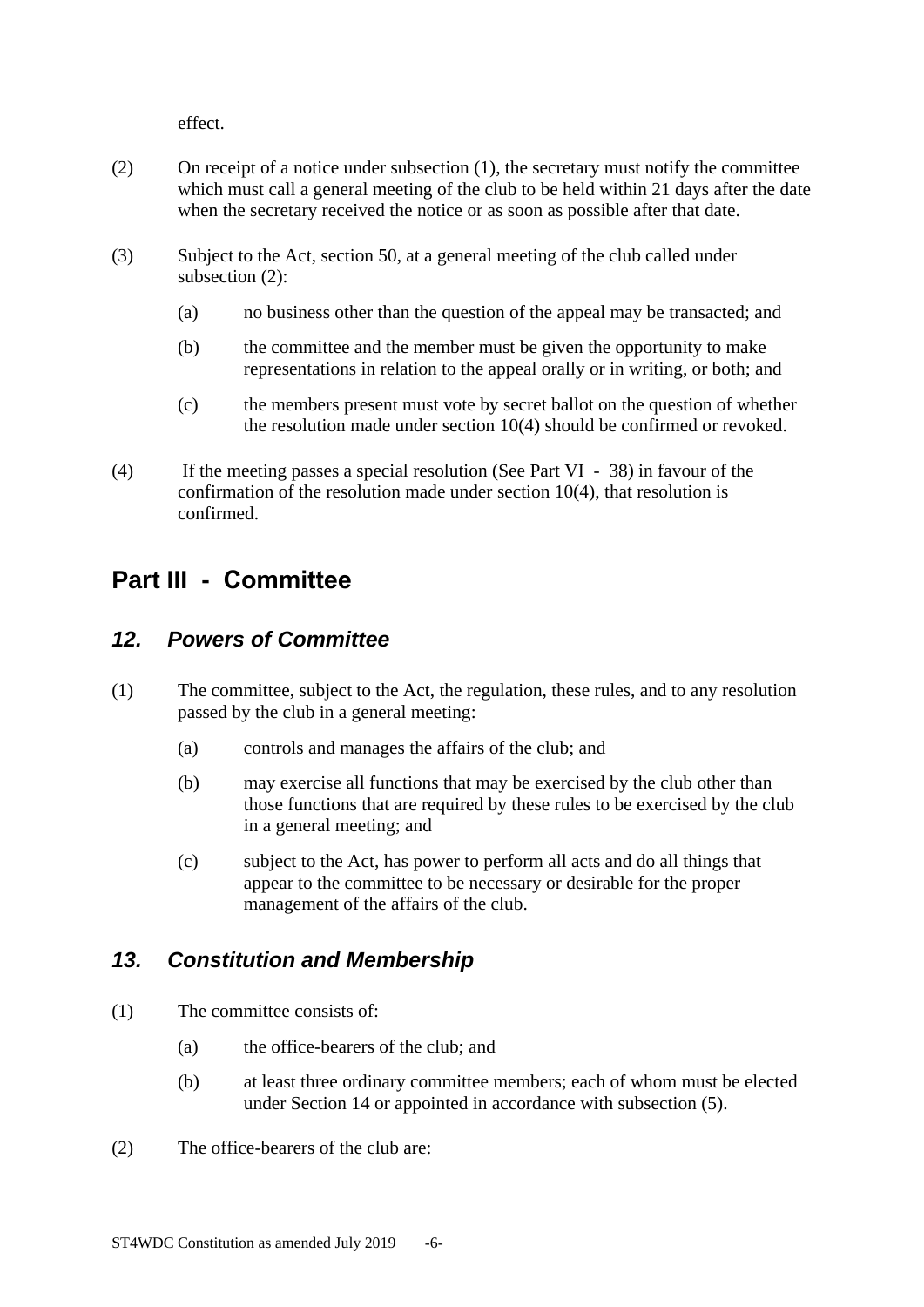- (a) the president; and
- (b) the vice-president; and
- (c) the treasurer; and
- (d) the secretary.
- (3) To be appointed to a position as a member of the committee a member must be at least 18 years of age.
- (4) Each member of the committee holds office, subject to these rules, until the conclusion of the annual general meeting following the date of the member's election, but is eligible for re-election.
- <span id="page-9-1"></span>(5) If there is a vacancy in the membership of the committee, the committee may appoint a member of the club to fill the vacancy and the member so appointed holds office, subject to these rules, until the conclusion of the next annual general meeting after the date of the appointment.
- (6) An office-bearer of the club and the spouse/partner or child of that member may not occupy a position as office-bearers of the club at the same time.

#### <span id="page-9-0"></span>*14. Election of Committee Members*

- (1) Nominations of candidates for election as office-bearers of the club or as ordinary committee members:
	- (a) must be made in writing, on a nomination form approved by the committee, signed by two financial members of the club and accompanied by the written consent of the candidate (which may be endorsed on the nomination form); and
	- (b) must include a declaration (which may be endorsed on the nomination form) made by the nominee that in the past five years, they have not:
		- (i) been convicted of an indictable offence in the promotion, formation or management of a body corporate; or
		- (ii) been convicted of an offence involving fraud or dishonesty punishable by imprisonment of three months or more; or
		- (iii) been bankrupt or personally insolvent within the meaning of the Corporations Act;

and

- (c) must be given to the secretary of the club not less than ten days before the date fixed for the annual general meeting at which the election is to take place; and
- (d) may only be accepted from current financial members of the club.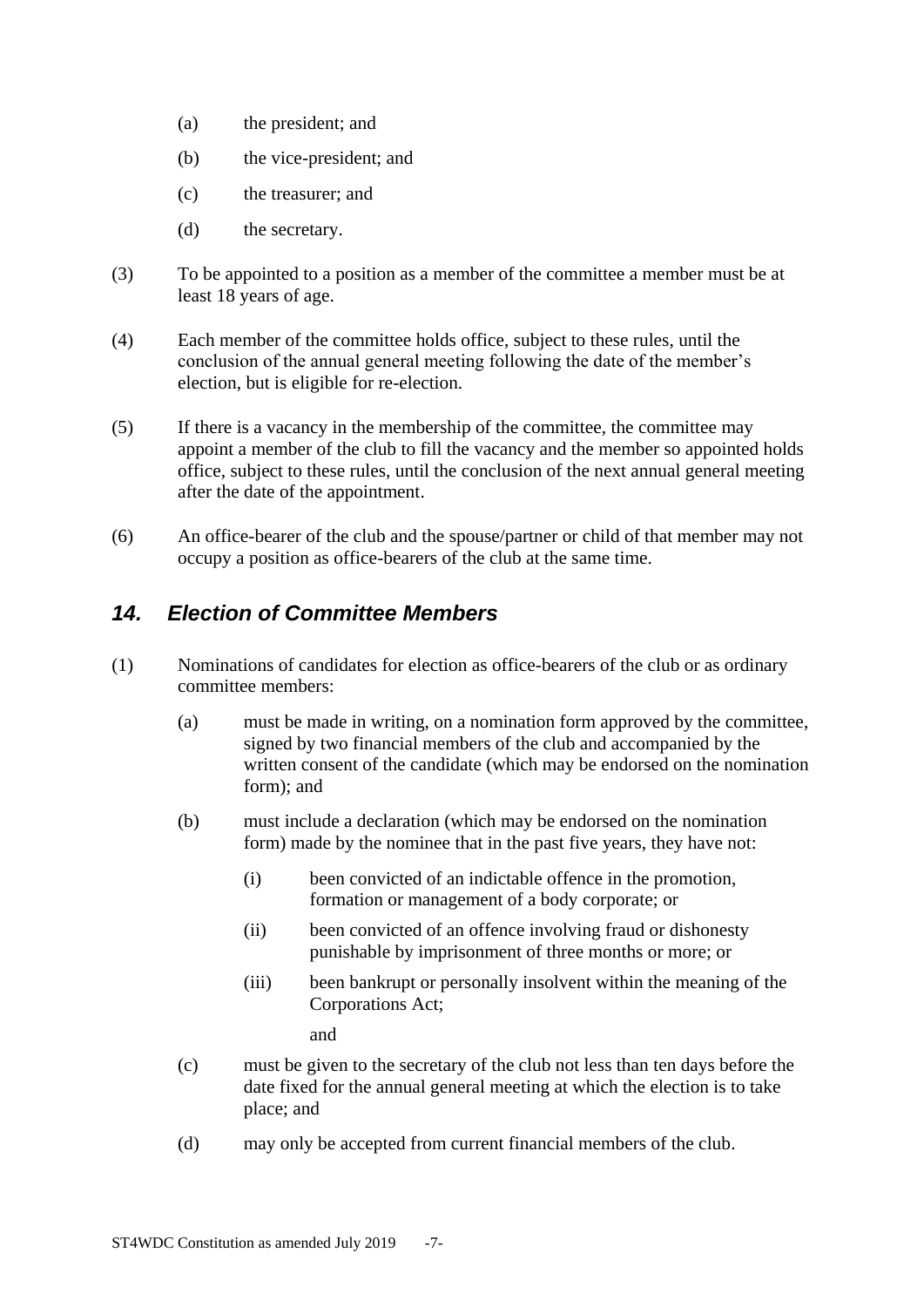- (2) If there is only one nomination received for a committee position the person nominated shall be deemed to be elected.
- (3) If there is more than one nomination received for a committee position, a ballot must be held.
- (4) If insufficient nominations are received to fill all the vacant positions on the committee then further nominations shall be received at the annual general meeting.
- (5) If insufficient further nominations are received, any vacant positions remaining on the committee are taken to be vacancies.
- (6) The ballot for the election of office-bearers and ordinary committee members must be conducted at the annual general meeting in the way the committee may direct.
- (7) A person is not eligible to simultaneously hold more than one position on the committee.

#### <span id="page-10-0"></span>*15. Secretary*

- (1) The secretary of the club must, as soon as practicable after being appointed as secretary, notify the club of his or her address.
- (2) The secretary must keep minutes of:
	- (a) all elections and appointments of office-bearers and ordinary committee members; and
	- (b) the names of members of the committee present at a committee meeting; and
	- (c) all proceedings at committee meetings; and
	- (d) all proceedings at any general meeting, including the annual general meeting, where a resolution is made.
- (3) Minutes of proceedings at a meeting must be approved as a true and proper record of proceedings at the following meeting.

#### <span id="page-10-1"></span>*16. Treasurer*

- (1) The treasurer of the club must:
	- (a) collect and receive all amounts owing to the club and make all payments authorised by the club; and
	- (b) keep correct accounts and books showing the financial affairs of the club with full details of all receipts and expenditure connected with the activities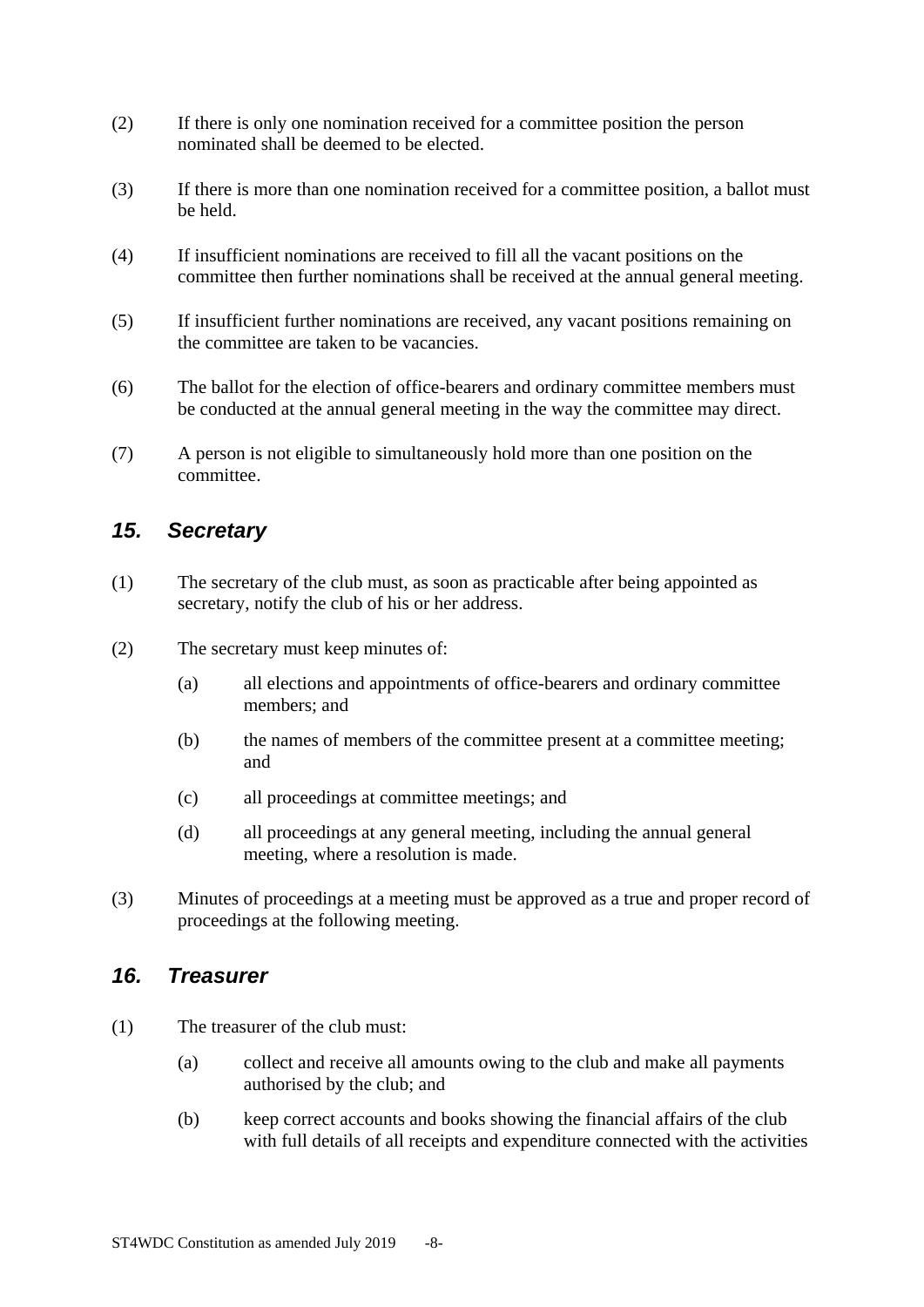of the club according to standard accounting practice.

#### <span id="page-11-0"></span>*17. Vacancies*

- (1) For these rules, a vacancy in the office of a member of the committee happens if the member:
	- (a) dies; or
	- (b) ceases to be a member of the club; or
	- (c) resigns the office; or
	- (d) is removed from office under section [18](#page-11-1) (Removal of committee members); or
	- (e) is removed from office under section [19\(10\)](#page-12-1) (vote of no confidence); or
	- (f) becomes bankrupt or personally insolvent; or
	- (g) suffers from mental or physical incapacity; or
	- (h) is disqualified from office under the Act, section 63 (1); or
	- (i) is subject to a disqualification order under the Act, section 63A; or
	- (j) is absent without the consent of the committee from three consecutive meetings of the committee.

#### <span id="page-11-1"></span>*18. Removal of Committee Members*

<span id="page-11-3"></span>(1) The club in a general meeting may, by special resolution, remove any member of the committee from the office of member of the committee before the end of the member's term of office.

#### <span id="page-11-2"></span>*19. Committee Meetings and Quorum*

- (1) The committee must meet at least once in each two months at the place and time that the committee may decide.
- (2) Additional meetings of the committee may be called by the president or any four members of the committee.
- (3) Notice of a meeting of the committee must be given by the secretary to each member of the committee at least 48 hours (or any other period that may be unanimously agreed on by the members of the committee) before the time appointed for the holding of the meeting.
- (4) Notice of a meeting given under subsection (3) must specify the general nature of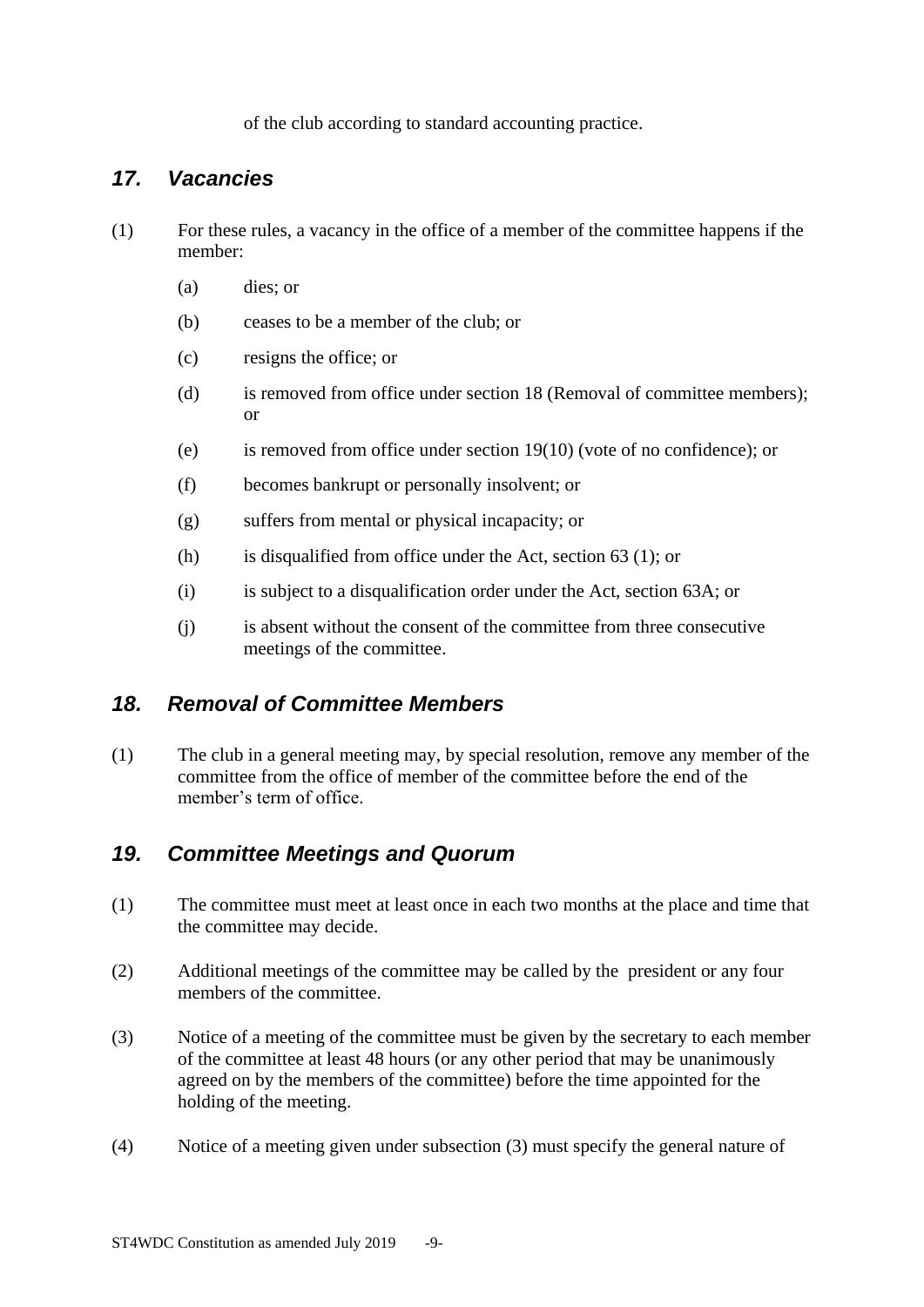the business to be transacted at the meeting and no business other than that business may be transacted at the meeting, except business that the committee members present at the meeting unanimously agree to treat as urgent business.

- (5) Any five members of the committee, including at least one office-bearer, constitute a quorum for the transaction of the business of a meeting of the committee.
- (6) No business may be transacted by the committee unless a quorum is present and, if within half an hour after the time appointed for the meeting a quorum is not present, the meeting stands adjourned to another date and time as determined by the committee and (unless another place is specified at the time of adjournment by the person presiding at the meeting or communicated by written notice to members given before the day to which the meeting is adjourned) at a location determined by the committee.
- (7) If at the adjourned meeting a quorum is not present within half an hour after the time appointed for the meeting, the meeting is dissolved.
- (8) At meetings of the committee:
	- (a) the president or, in the absence of the president, the vice-president presides; or
	- (b) if the president and the vice-president are absent, one of the remaining members of the committee may be chosen by the members present to preside.
- (9) Members of the club who are not committee members may attend committee meetings as observers however they may take no part in proceedings unless invited by the presiding officer and do not have a vote. The presiding officer may ask such observers to excuse themselves for the duration of discussion on specific agenda items.
- <span id="page-12-2"></span><span id="page-12-1"></span>(10) A committee motion of no confidence in any committee member must be decided by a 60% majority vote of members present.
	- (a) If the motion of no confidence is passed, the committee member must retire immediately from the committee and the position becomes vacant.
	- (b) A member who has been the subject of a vote of no confidence has the same right of appeal to a general meeting as for a disciplined member as described in [Part II - 11,](#page-7-0) with the same administrative process to apply.

#### <span id="page-12-0"></span>*20. Disclosure of Committee Members' Interests*

(1) Committee members must disclose to the committee any direct or indirect financial interest that they may have in a matter that the club is or may be a party to. If any committee members have such an interest or stands to make a financial or other gain or loss from any decision or action taken by the club, they may not take part in any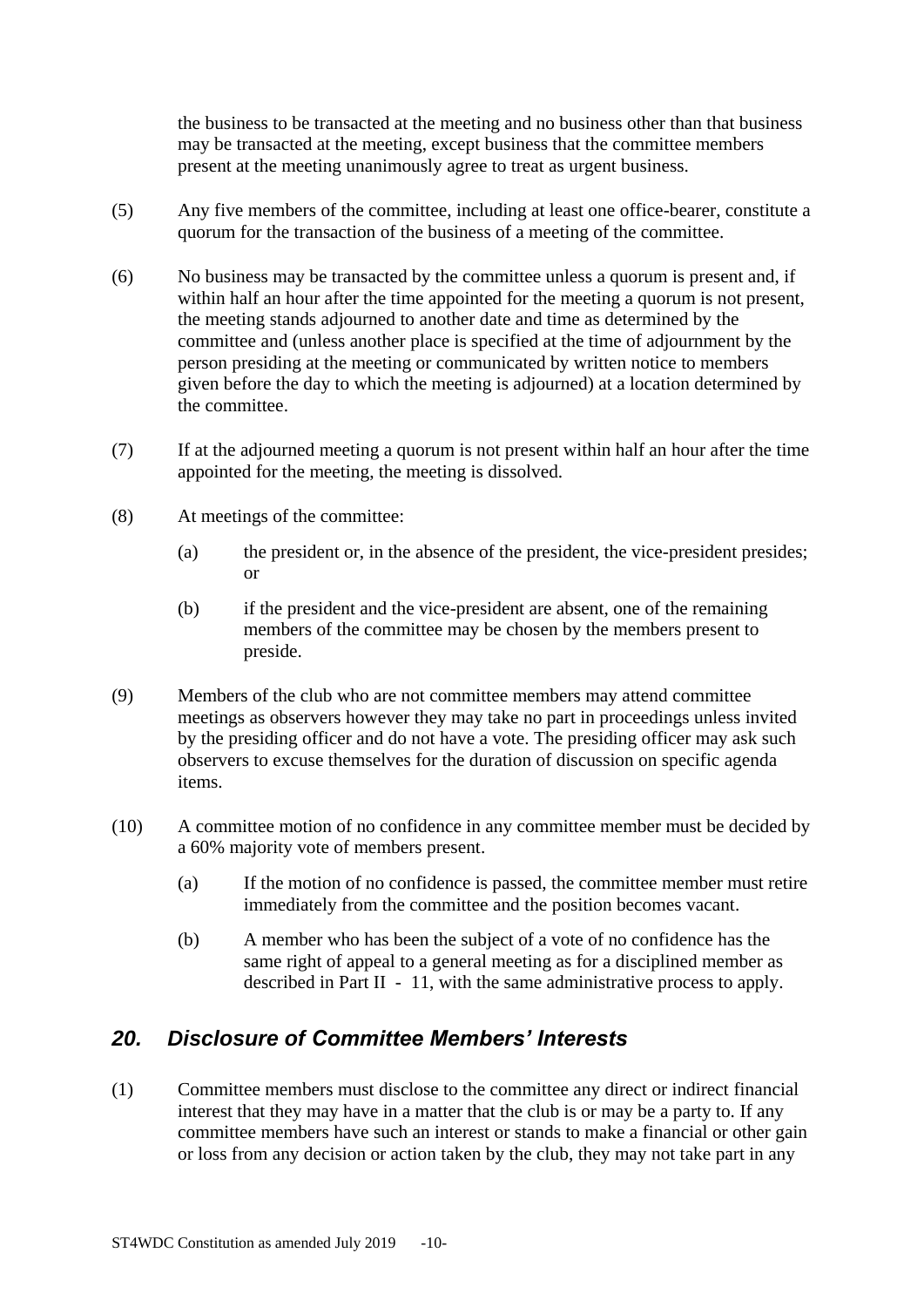decision making by the committee, as determined by the presiding officer, in regard to the matter in which they have such an interest.

- (2) Conflict of interest may also arise if a relative, friend or associate of the committee member stands to make a financial or other gain or loss from any decision or action taken by the club.
- (3) If a committee member fails to disclose a conflict of interest in a committee decision that member may be liable to the club for any direct or indirect profit, or any damage or loss by the club incurred as a result of the failure to disclose.

#### <span id="page-13-0"></span>*21. Delegation by Committee to Subcommittee*

- (1) The committee may, in writing, delegate to one or more subcommittees (consisting of the member or members of the club that the committee considers appropriate) the exercise of the functions of the committee that are specified in the instrument, other than:
	- (a) this power of delegation; and
	- (b) a function that is a function imposed on the committee by the Act, by any other Territory law, or by resolution of the club in a general meeting.
- (2) A function, the exercise of which has been delegated to a subcommittee under this section may, while the delegation remains unrevoked, be exercised from time to time by the subcommittee in accordance with the terms of the delegation.
- (3) A delegation under this section may be made subject to any conditions or limitations about the exercise of any function, or about time or circumstances that may be specified in the instrument of delegation.
- (4) Despite any delegation under this section, the committee may continue to exercise any function delegated.
- (5) Any act or thing done or suffered by a subcommittee acting in the exercise of a delegation under this section has the same force and effect as it would have if it had been done or suffered by the committee.
- (6) The committee may, in writing, revoke wholly or in part any delegation under this section.
- (7) The committee may include as an adviser to a sub-committee, any person it thinks fit whether or not the person is a member of the club, but such person is not entitled to vote.
- (8) A subcommittee may meet and adjourn as it considers appropriate.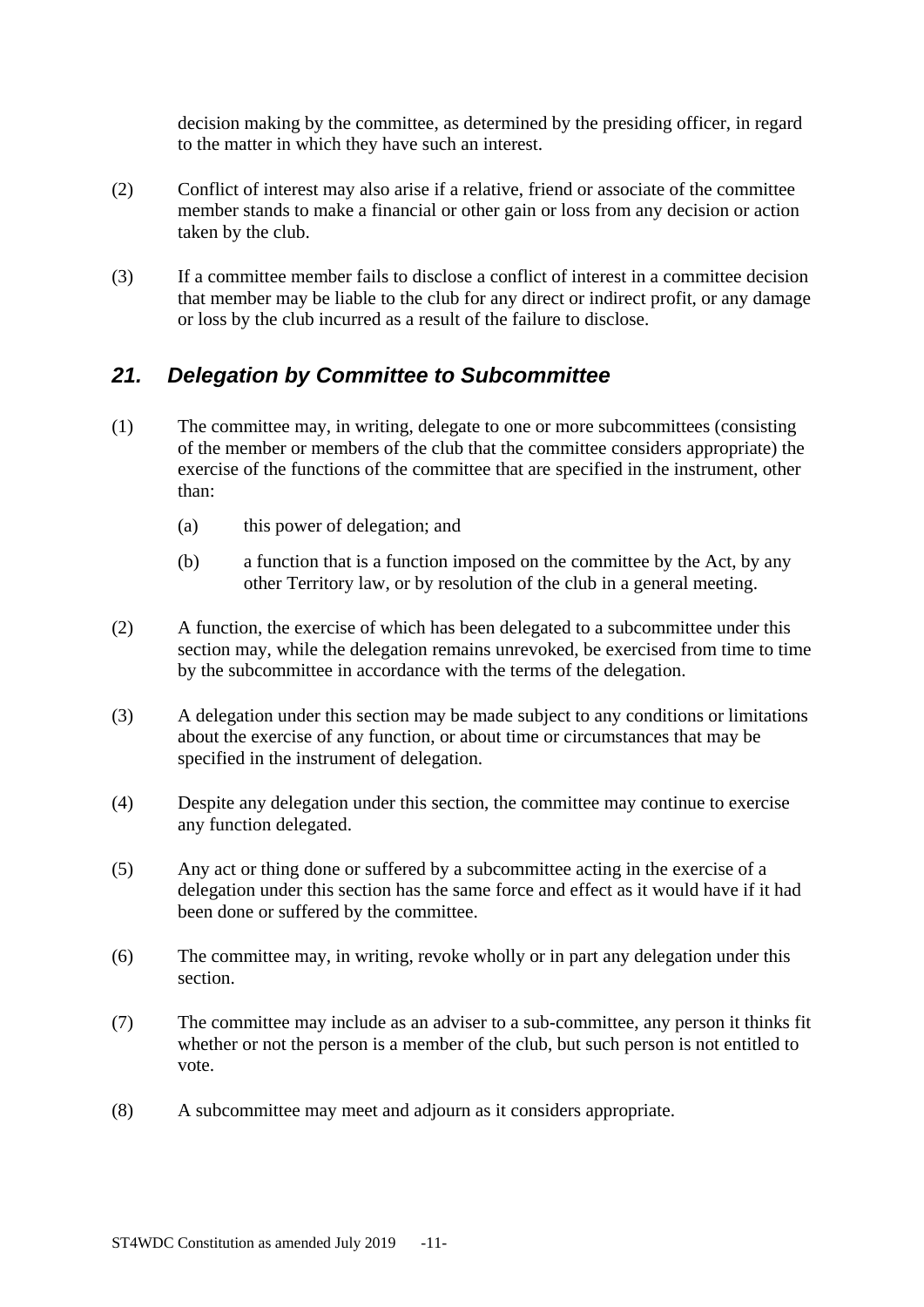#### <span id="page-14-0"></span>*22. Voting and Decisions*

- (1) Questions arising at a meeting of the committee or of any subcommittee appointed by the committee are decided by a simple majority of the votes of members of the committee or subcommittee present at the meeting, except where a larger majority is required as specified elsewhere in this constitution.
- (2) Each member present at a meeting of the committee or of any subcommittee appointed by the committee (including the person presiding at the meeting) is entitled to one vote but, if the votes on any question are equal, the person presiding may exercise a second or casting vote.

## <span id="page-14-1"></span>**Part IV - General Meetings**

#### <span id="page-14-2"></span>*23. Annual General Meetings - holding of*

- (1) The club must, at least once in each calendar year and within five months after the end of each financial year of the club, call an annual general meeting of its members.
- (2) The annual general meeting shall be in addition to any other general meeting that may be held in the same year.
- (3) Subsection (1) has effect subject to the powers of the registrar-general under the Act, section 120 in relation to extensions of time.

#### <span id="page-14-3"></span>*24. Annual General Meetings - calling of and business at*

- (1) The annual general meeting of the club must, subject to the Act, be called on the date and at the place and time that the committee considers appropriate.
- (2) In addition to any other business that may be transacted at an annual general meeting, the business of an annual general meeting is:
	- (a) to confirm the minutes of the last annual general meeting; and
	- (b) to receive from the committee reports on the activities of the club during the last financial year; and
	- (c) to elect members of the committee, including office-bearers; and
	- (d) to receive and consider the statement of accounts and the reports that are required to be submitted to members under the Act, section 73 (1); and
	- (e) to appoint the auditor and determine his or her remuneration.
- (3) An annual general meeting must be specified as such in the notice calling it in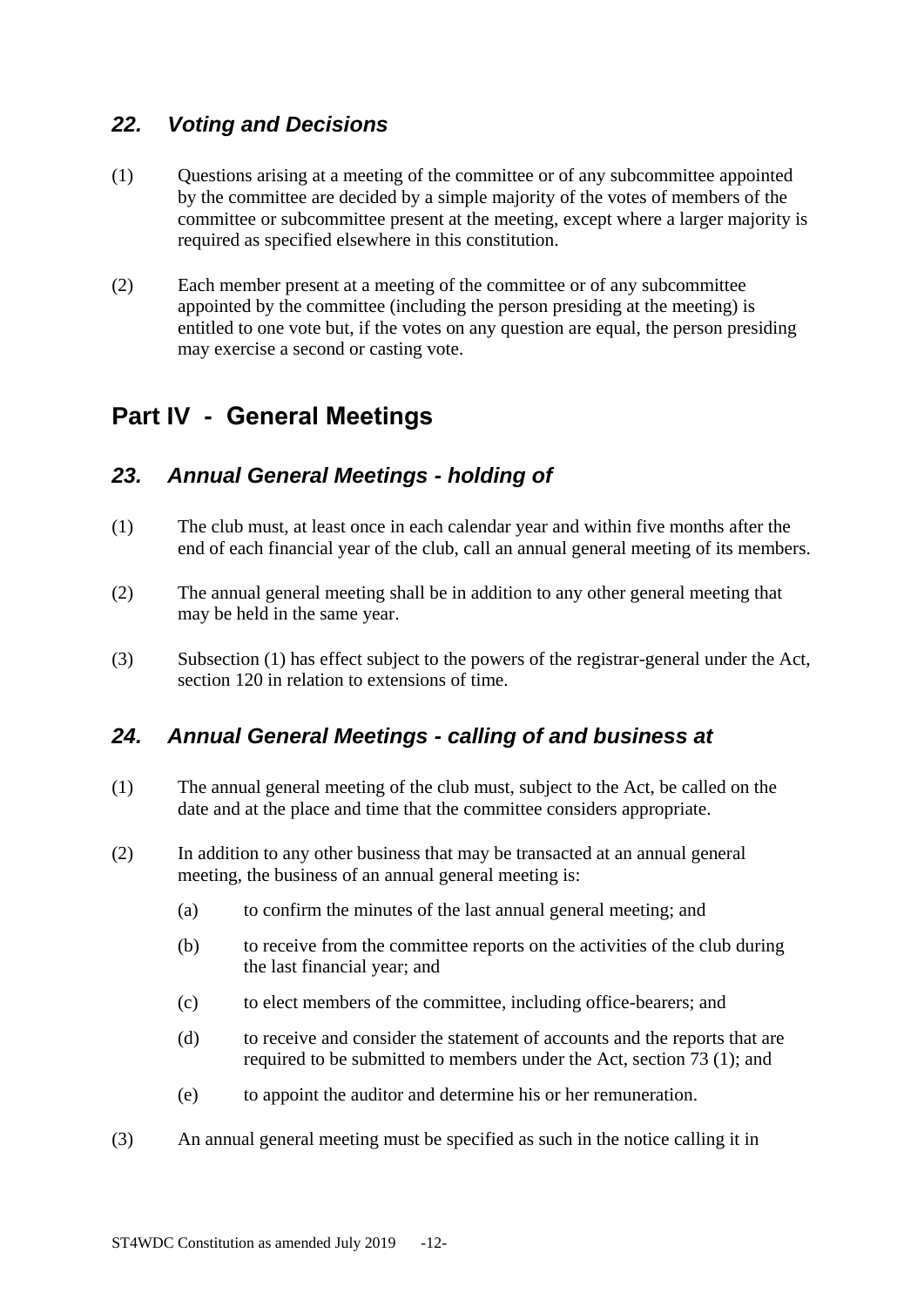accordance with section [26](#page-15-1) (General meetings - notice).

(4) An annual general meeting must be conducted in accordance with the provisions of this part.

#### <span id="page-15-0"></span>*25. General Meetings - calling of*

- (1) The committee may, whenever it considers appropriate, call a general meeting of the club. General meetings must be called at least once in every three month period.
- <span id="page-15-2"></span>(2) The committee must, on the receipt of a request in writing of not less than 5% of the total number of members, call a general meeting of the club.
- (3) A requisition of members for a general meeting:
	- (a) must state the purpose or purposes of the meeting; and
	- (b) must be signed by the members making the requisition; and
	- (c) must be lodged with the secretary; and
	- (d) may consist of several documents in a similar form, each signed by one or more of the members making the requisition.
- (4) On receipt of a request in accordance with subsection [\(2\),](#page-15-2) the committee must within one month, issue a notice for a general meeting to be conducted within two months of the receipt of the request
- <span id="page-15-3"></span>(5) If the committee fails to call a general meeting within one month after the date when a requisition of members for the meeting is lodged with the secretary, any one or more of the members who made the requisition may call a general meeting to be held not later than three months after that date.
- (6) A general meeting called by a member or members mentioned in [\(5\)](#page-15-3) must be called as early as is practicable in the same way as general meetings are called by the committee.

#### <span id="page-15-1"></span>*26. General Meetings - Notice*

- <span id="page-15-4"></span>(1) Except if the nature of the business proposed to be dealt with at a general meeting requires a special resolution of the club, the secretary must, at least 14 days before the date fixed for the holding of the general meeting, give notice to each member at the member's relevant address appearing in the register of members, a notice specifying the place, date and time of the meeting and the nature of the business proposed to be transacted at the meeting.
- (2) If the nature of the business proposed to be dealt with at a general meeting requires a special resolution of the club (See rule [Part VI - 38\)](#page-20-1), the secretary must, at least 21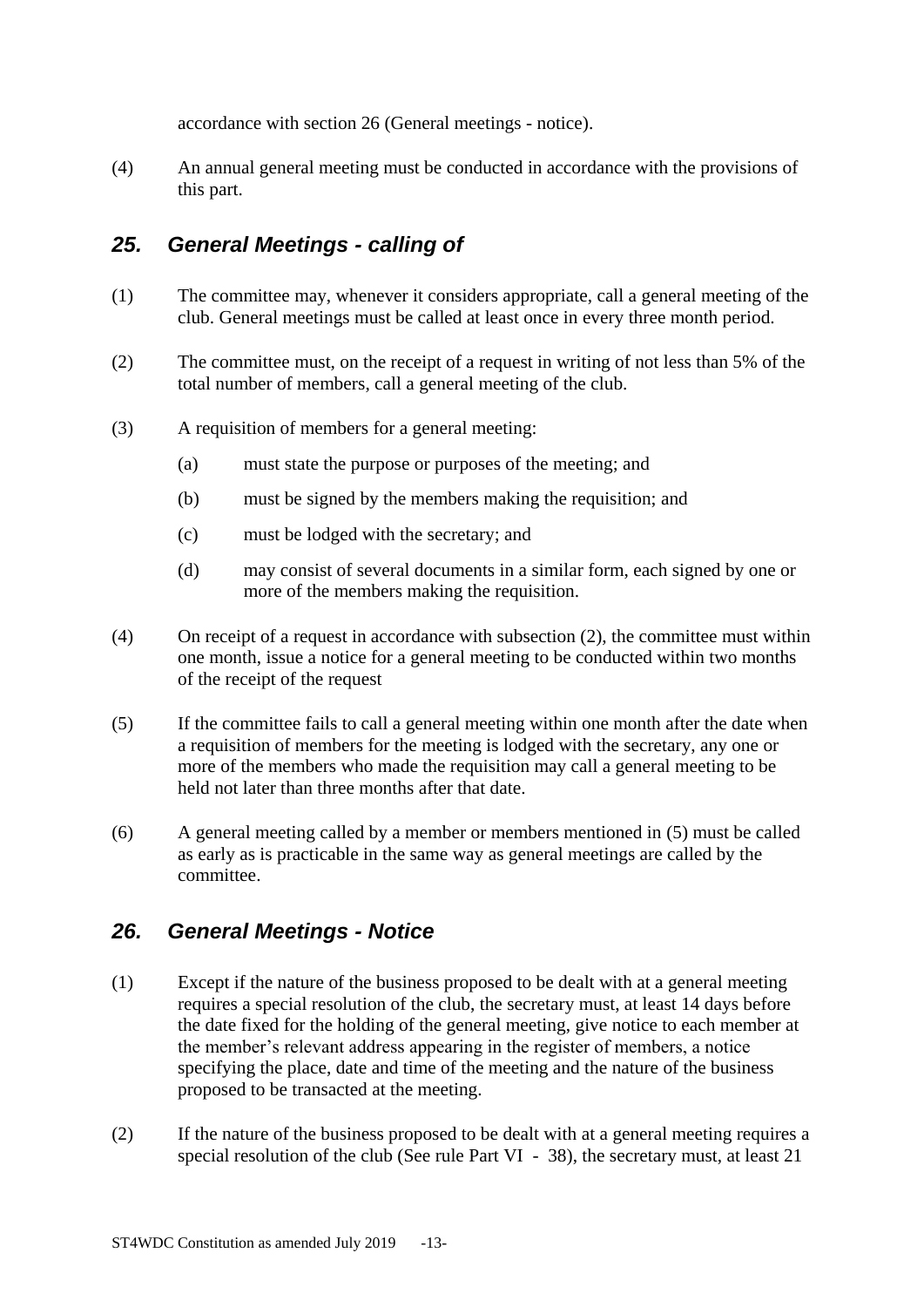days before the date fixed for the holding of the general meeting, give notice to each member in the way provided in subsection [\(1\)](#page-15-4) specifying, in addition to the matter required under that subsection, the intention to propose the resolution as a special resolution.

(3) A member desiring to bring any business before a general meeting must give written notice of that business to the secretary who must include that business in the next notice calling a general meeting issued after receipt of the notice from the member.

#### <span id="page-16-0"></span>*27. General Meetings - Procedure and Quorum*

- (1) No item of business may be transacted at a general meeting unless a quorum of members entitled under these rules to vote is present during the time the meeting is considering that item.
- (2) Ten members present in person (who are entitled under these rules to vote at a general meeting) constitute a quorum for the transaction of the business of a general meeting.
- (3) If within 30 minutes after the appointed time for the start of a general meeting a quorum is not present, the meeting if called on the requisition of members is dissolved and in any other case stands adjourned to another date and time as determined by the committee and (unless another place is specified at the time of adjournment by the person presiding at the meeting or communicated by written notice to members given before the day to which the meeting is adjourned) at a location determined by the committee.
- (4) If at the adjourned meeting a quorum is not present within 30 minutes after the time appointed for the start of the meeting, the members present (being not less than three) constitute a quorum.

#### <span id="page-16-1"></span>*28. General Meetings - Presiding Member*

- (1) The president, or in the absence of the president, the vice-president, presides at each general meeting of the club.
- (2) If the president and the vice-president are absent from a general meeting, the members present must elect one of their number to preside at the meeting.

#### <span id="page-16-2"></span>*29. General Meetings - Adjournment*

(1) The person presiding at a general meeting at which a quorum is present may, with the consent of the majority of members present at the meeting, adjourn the meeting from time to time and place to place, but no business may be transacted at an adjourned meeting other than the business left unfinished at the meeting at which the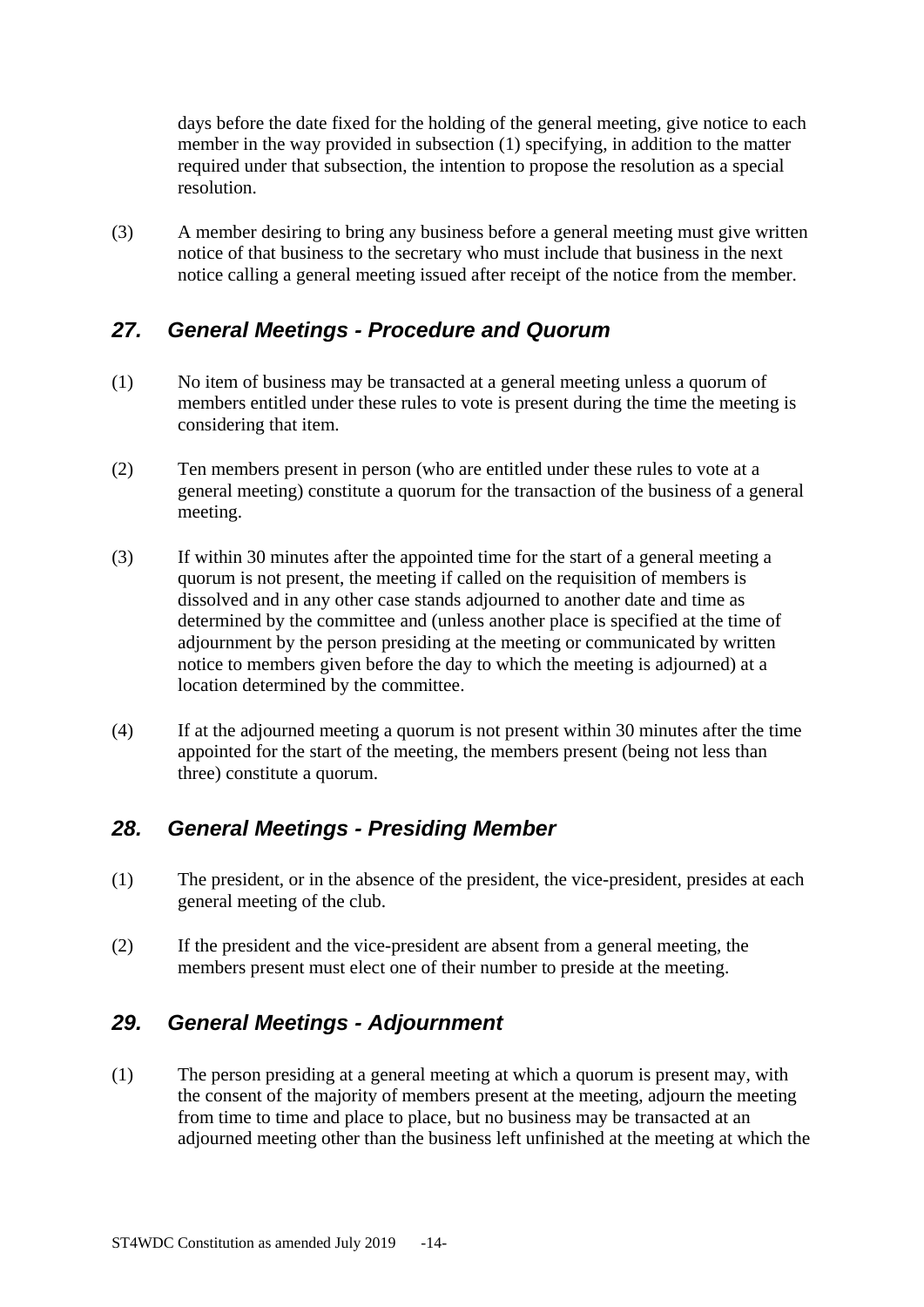adjournment took place.

- (2) If a general meeting is adjourned for 14 days or more, the secretary must give written or oral notice of the adjourned meeting to each member of the club stating the place, date and time of the meeting and the nature of the business to be transacted at the meeting.
- (3) Except as provided in subsections (1) and (2), notice of an adjournment of a general meeting or of the business to be transacted at an adjourned meeting is not required to be given.

#### <span id="page-17-0"></span>*30. Making of Decisions*

- (1) A question arising at a general meeting of the club is to be decided on a show of hands and, unless before or on the declaration of the show of hands a poll is demanded, a declaration by the person presiding that a resolution has, on a show of hands, been carried or carried unanimously or carried by a particular majority or lost, or an entry to that effect in the minutes of the meeting, is evidence of the fact without proof of the number or proportion of the votes recorded in favour of or against that resolution.
- (2) At a general meeting of the club, a poll may be demanded by the person presiding or by not less than three members present in person at the meeting. Proxy voting is not permitted.
- (3) If the poll is demanded at a general meeting, the poll must be taken:
	- (a) immediately if the poll relates to the election of the person to preside at the meeting or to the question of an adjournment; or
	- (b) in any other case, in the way and at the time before the close of the meeting that the person presiding directs, and the resolution of the poll on the matter is taken to be the resolution of the meeting on that matter.
	- (c) Questions decided by poll in a general meeting are decided by a simple majority of the votes of members present at the meeting, except where a larger majority is required as specified elsewhere in this constitution.

#### <span id="page-17-1"></span>*31. Voting*

- (1) Subject to subsection (3), on any question arising at a general meeting of the club a member has one vote only.
- (2) All votes must be given personally.
- (3) If the votes on a question at a general meeting are equal, the person presiding is entitled to exercise a second or casting vote.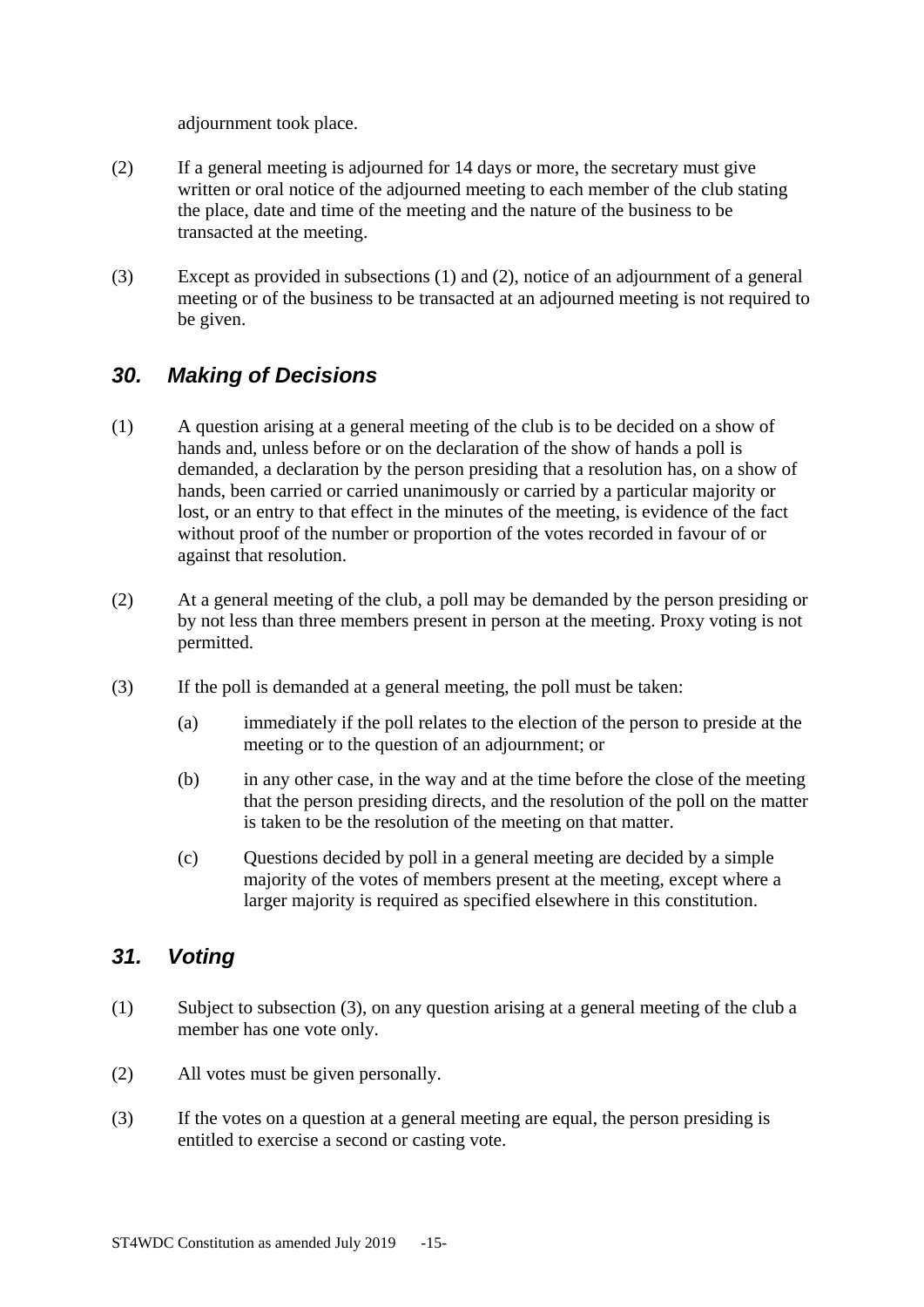(4) A member is not entitled to vote at any general meeting of the club unless all money due and payable by the member to the club has been paid at least 10 days before the general meeting at which the vote is taken.

## <span id="page-18-0"></span>**Part V - Financial**

#### <span id="page-18-1"></span>*32. Funds Source*

- (1) The funds of the club must be derived from membership fees, donations and by such promotions and activities the committee decides, subject to section 114 of the Act and any resolution passed by the club in a general meeting
- (2) All money received by the club must be deposited as soon as practicable and without deduction to the credit of the club's bank account.
- (3) The club must, as soon as practicable after receiving any money, issue an appropriate receipt.

#### <span id="page-18-2"></span>*33. Funds Management*

- (1) Subject to any resolution passed by the club in a general meeting, the funds of the club must be used for the objects of the club in the way that the committee decides.
- (2) All cheques, drafts, bills of exchange, promissory notes, electronic transactions and other negotiable instruments must be authorised by any two members of the committee, being members of the committee authorised to do so by the committee.

#### <span id="page-18-3"></span>*34. Auditor*

- (1) Subject to section 74 of the Act, at each Annual General Meeting of the Club, the members present shall appoint a person who is not a member as the Auditor of the Club.
- (2) A person so appointed shall perform the role of auditor until the Annual General Meeting next after that at which he/she is appointed and is eligible for reappointment.
- (3) If an appointment is not made at an Annual General Meeting the committee shall appoint an Auditor of the Club for the then current financial year of the Club.
- (4) If a casual vacancy occurs during the course of the financial year of the Club, then, subject to section 74 of the Act, the committee may appoint a person as the Auditor and the person so appointed shall perform the role of auditor until the next Annual General Meeting.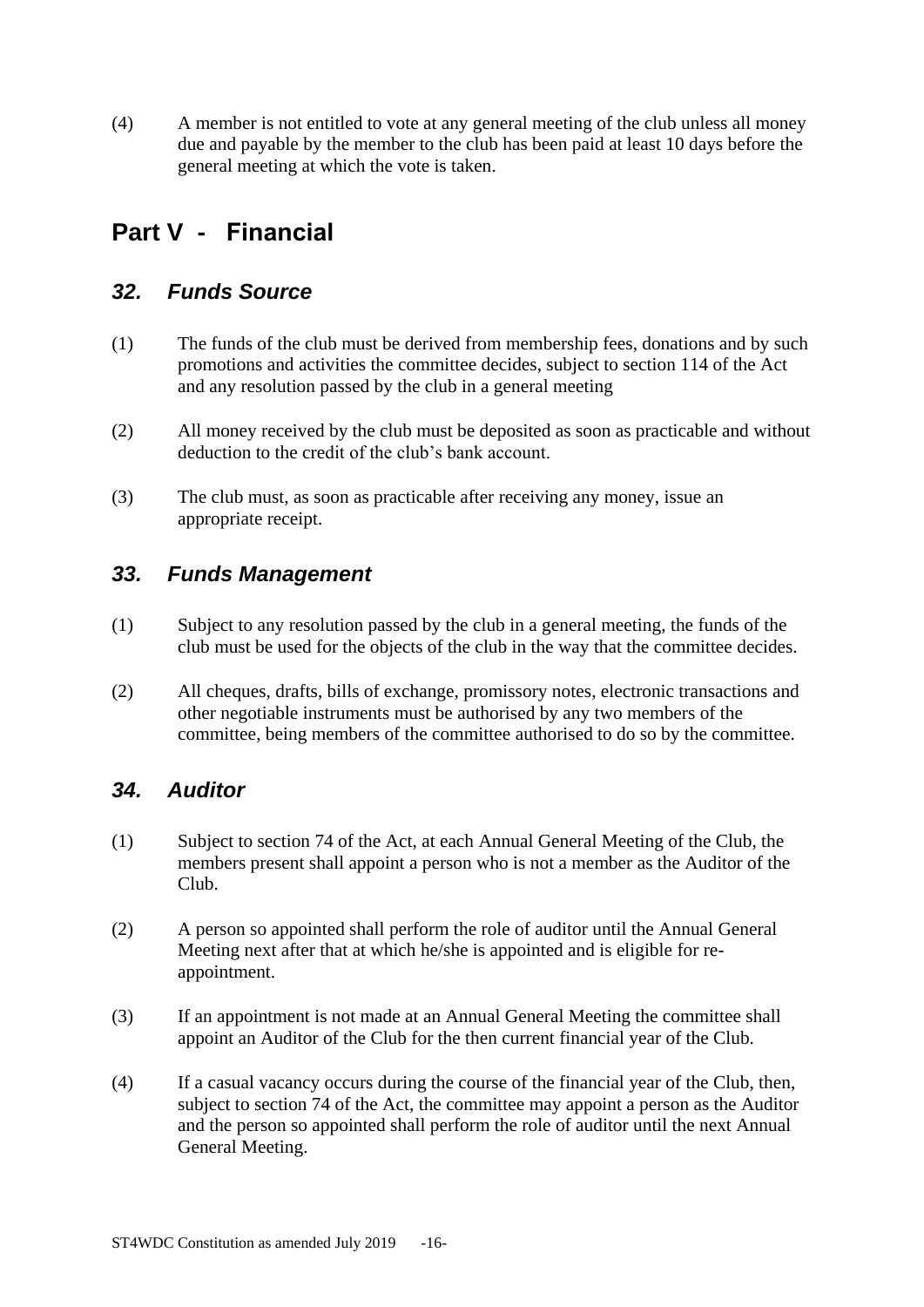#### <span id="page-19-0"></span>*35. Preparation and Audit of Accounts*

- (1) The committee of the Club shall cause a statement of the Club's financial accounts to be prepared in accordance with section 72 of the Act.
- (2) In accordance with section 74 of the Act, the statement of the Club's financial accounts shall be audited.
- (3) The Auditor shall certify as to the correctness of the accounts of the Club and shall prepare a report to be presented by the committee at the Annual General Meeting.

### <span id="page-19-1"></span>**Part VI - Miscellaneous**

#### <span id="page-19-2"></span>*36. Objects and Purposes of the Club*

- (1) To encourage and promote amongst its members and amongst the public generally:
	- (a) the sport of recreational four wheel driving in all types of terrain and conditions; and
	- (b) the development of four wheel driving skills and techniques; and
	- (c) the responsible use of four wheel drive vehicles; and
	- (d) a responsible attitude towards the conservation and enjoyment of the natural environment; and
	- (e) the acquisition and improvement of four wheel driving training skills.
- (2) To improve the four wheel driving abilities of members and others and to encourage them to participate in four wheel driving activities.
- (3) To provide equipment and facilities for the club members in relation to the activities of the club.
- (4) To promote, organise, coordinate and conduct, either alone or jointly with any other persons, organisations, or clubs, four wheel drive training courses, four wheel driving events, meetings and conferences.
- (5) To afford a means of recording the four wheel driving experiences of members and others and to publish and promote information on matters of interest in relation to four wheel driving to members, and to distribute the same for payment or gratuitously.
- (6) The purchase, taking on lease or in exchange, and the hiring or otherwise acquiring of any real or personal property that is necessary or convenient for any of the objects or purposes of the Club,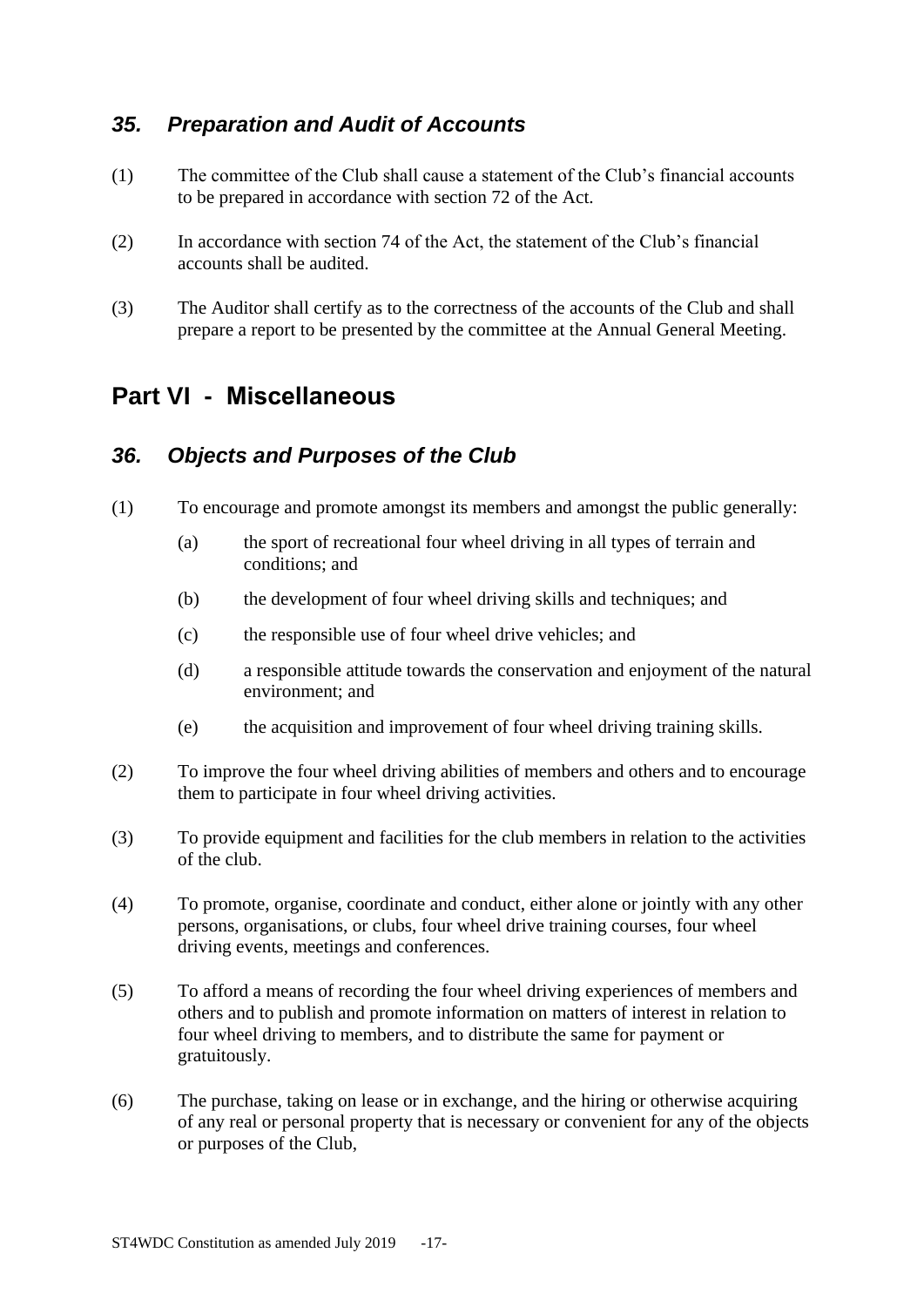- (7) The buying, selling, and supplying of, and dealing in, goods of all kinds as necessary or convenient for any of the objects or purposes of the Club.
- (8) The construction, maintenance, and alteration of building or works necessary or convenient for any of the objects or purposes of the Club.
- (9) The accepting of any gift, whether subject to a special trust or not, for any one or more of the objects or purposes of the Club.
- (10) Subject to section 114 of the Act, the taking of such steps from time to time as the committee or the members in a general meeting may deem reasonably expedient for the purpose of procuring contributions to the funds of the Club, whether by way of donations, subscriptions, or otherwise.
- (11) The borrowing and raising of money for any of the purposes of the Club in such manner and on such terms as the committee may think fit or as may be approved or directed by resolution passed at a general meeting; and securing the repayment of money so raised or borrowed or the payment of a debt or liability of the Club by giving mortgages, charges or securities upon or over all or any of the real or personal property of the Club.
- (12) Subject to the provision of the Trustee Act 1957, the investment of any moneys of the Club not immediately required for any of the objects or purposes of the Club in such manner as the committee may from time to time determine.
- (13) The making of gifts, subscriptions, or donations to any of the funds, authorities, or institutions to which the paragraph 78(1)(a) of the Income Tax Assessment Act 1936 of the Commonwealth relates.
- (14) The establishment or support or aiding in the establishment or support, of any other associations formed for any of the basic objects of the Club, and
- (15) To do all such other lawful things as are conducive to promoting the foregoing objects and furthering the interests of the Club.

#### <span id="page-20-0"></span>*37. Alteration of Objects and Rules*

(1) Neither the objects of the club mentioned in the Act, section 29, nor these rules, may be altered except in accordance with the Act.

#### <span id="page-20-1"></span>*38. Special Resolution*

- (1) The Act requires that the following may only occur as a result of the passing of a special resolution:
	- (a) altering the club's constitution, objects or purposes; or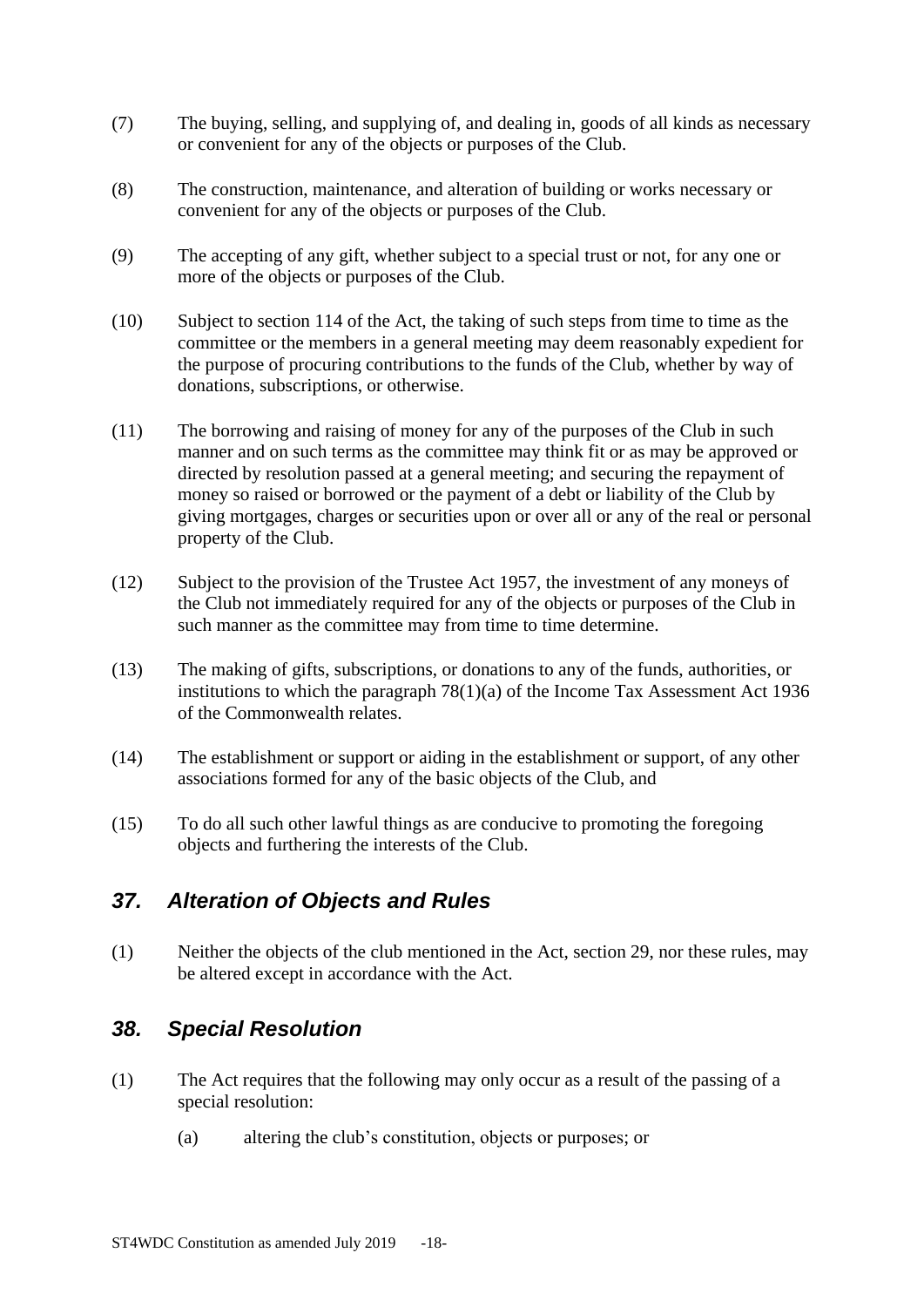- (b) changing the name of the club; or
- (c) amalgamating with another association; or
- (d) winding up the club.
- (2) A special resolution must be passed at a general meeting of the club. At least 21 days notice of the meeting must be given to all members, together with a notice of intention to propose the resolution as a special resolution. At the general meeting, the special resolution must be passed by at least 75% of those entitled to vote who are in attendance at the meeting.
- (3) A special resolution may also be called for by other sections in this constitution [see [Part II - 11\(4\),](#page-8-4) [Part III - 18\(1\)](#page-11-3) and [Part III - 19\(10\)\(b\)\]](#page-12-2).

#### <span id="page-21-0"></span>*39. Common Seal*

- (1) The common seal of the club must be kept in the custody of the secretary.
- (2) The common seal must not be attached to any instrument except by the authority of the committee and the attaching of the common seal must be attested by the signatures of two office-bearers of the committee.

#### <span id="page-21-1"></span>*40. Custody of Books*

(1) Subject to the Act, the regulation and these rules, the secretary must keep in his or her custody or under his or her control all records, books, and other documents relating to the club.

#### <span id="page-21-2"></span>*41. Inspection of Books*

(1) The records, books and other documents of the club must be open to inspection at a place in the ACT, free of charge, by a member of the club at any reasonable hour agreeable to both parties.

#### <span id="page-21-3"></span>*42. Service of Notice*

- (1) For these rules, the club may serve a notice on a member by sending it by email, by facsimile, by hand, or by post to the member at the member's relevant address shown in the register of members.
- (2) **Note:** For how documents may be served, see the Legislation Act, pt 19.5.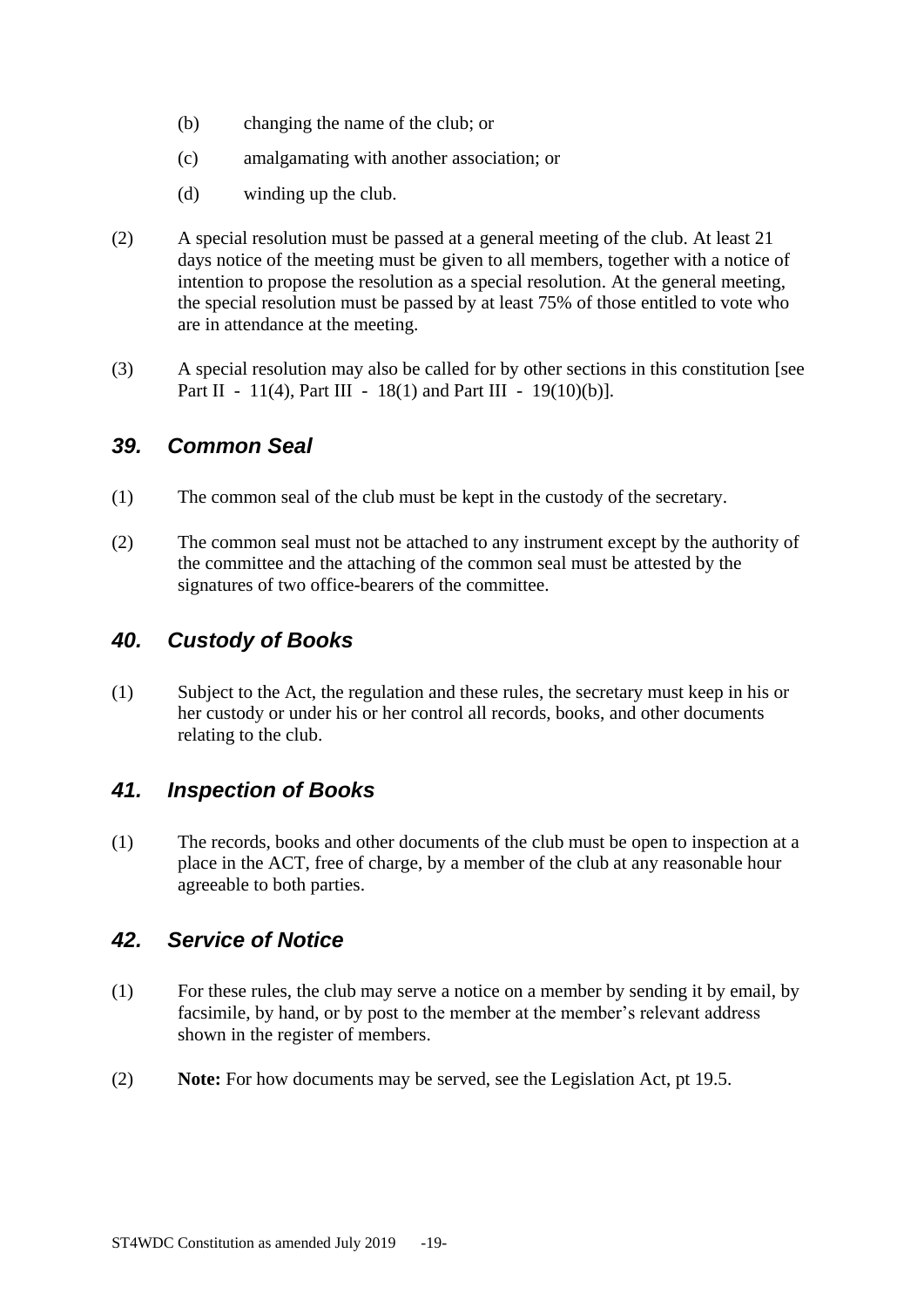#### <span id="page-22-0"></span>*43. Not-for-Profit*

(1) The assets and income of the club shall be applied solely in furtherance of its abovementioned objects and no portion shall be distributed directly or indirectly to the members of the organisation except as bona fide compensation for services rendered or expenses incurred on behalf of the club.

#### <span id="page-22-1"></span>*44. Surplus Property*

- (1) In the event of the dissolution or winding up of the club, the club must at the earliest possible time pass a special resolution nominating:
	- (a) another association for the Act, section 92 (1) (a); or
	- (b) a fund, authority or institution for the Act, section 92 (1) (b)

in which it is to vest its surplus property.

(2) An association nominated under subsection (1)(a) must fulfil the requirements specified in the Act, section 92 (2).

#### <span id="page-22-2"></span>*45. Public Officer*

(1) The committee shall appoint a member, residing in the Australian Capital Territory, to be the public officer of the club in accordance with the Act.